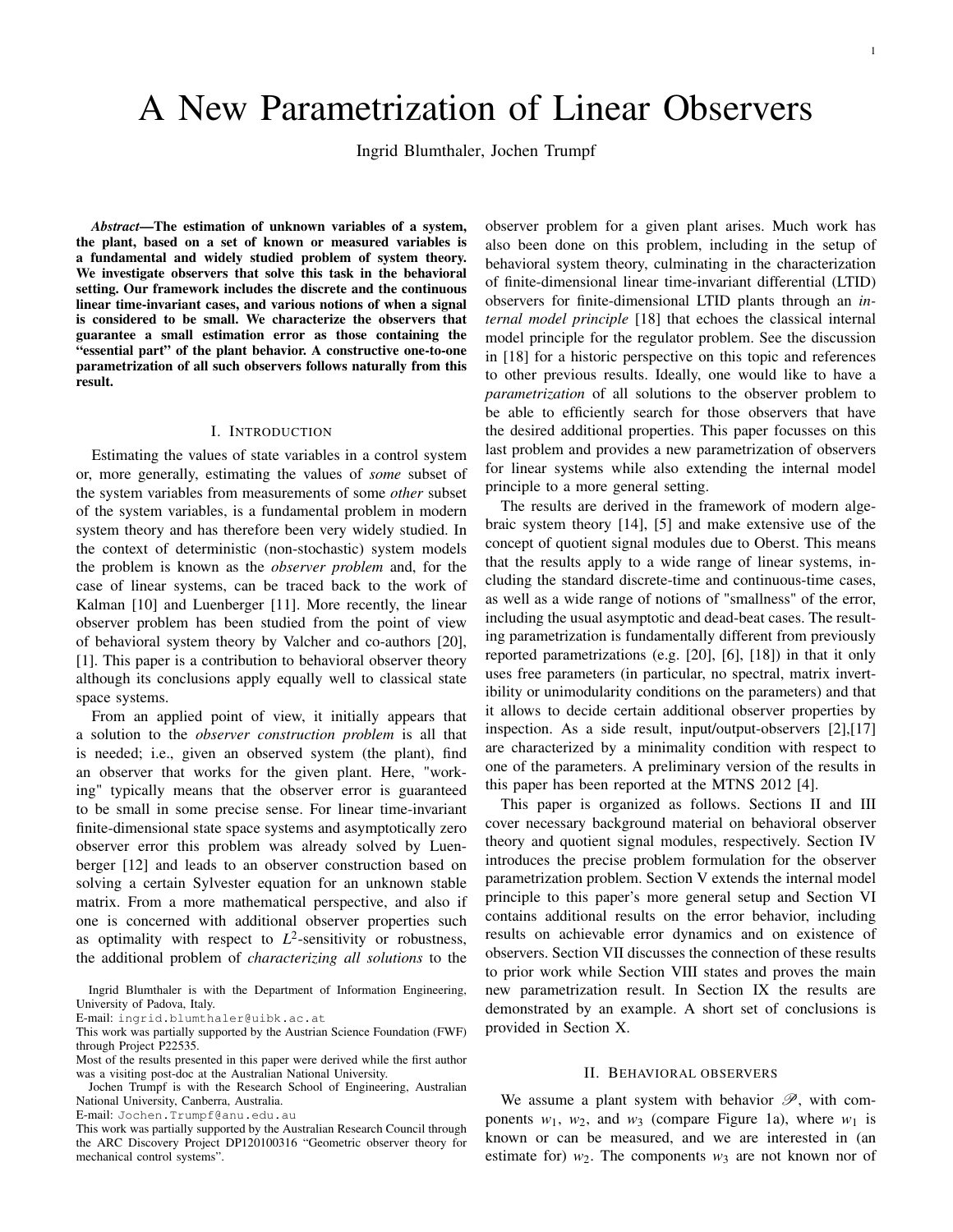<span id="page-1-3"></span><span id="page-1-2"></span><span id="page-1-1"></span>

(c) The observer interconnection.

Fig. 1: The connection of plant and observer.

any interest, and are often referred to as irrelevant variables. In the standard case of Kalman state space systems, the known components would typically be the system's input and output variables, and the to-be-estimated components would be part of the state variable. An *observer* is a second behavior that can be connected with the plant via  $w_1$  and produces an estimate  $\hat{w}_2$  for the desired components (compare Figure [1b\)](#page-1-2). More precicely: plant and observer share the components  $w_1$  and give rise to the *interconnection*

$$
\mathscr{P}\wedge_{w_1}\mathscr{O}:=\left\{\left(\begin{smallmatrix}w_1\\w_2\\w_3\\ \widehat{w}_2\end{smallmatrix}\right);\left(\begin{smallmatrix}w_1\\w_2\\w_3\end{smallmatrix}\right)\in\mathscr{P},\left(\begin{smallmatrix}w_1\\ \widehat{w}_2\end{smallmatrix}\right)\in\mathscr{O}\right\}.
$$

Following Willems we use the intuitive notation  $\mathscr{P} \wedge_{w_1} \mathscr{O}$  for the interconnection of  $\mathscr P$  and  $\mathscr O$  via the shared components *w*<sub>1</sub>. The error behavior  $\mathscr{E}(\mathscr{P}, \mathscr{O})$  (compare [\[20,](#page-9-2) p.2299]) is defined as the set of all estimation errors  $\hat{w}_2 - w_2$  that may occur in the connected behavior, i.e.,

$$
\mathscr{E}(\mathscr{P},\mathscr{O}) := \left\{ e = \widehat{w}_2 - w_2; \exists w_1, w_3 : \begin{pmatrix} w_1 \\ w_2 \\ w_3 \end{pmatrix} \in \mathscr{P}, \begin{pmatrix} w_1 \\ \widehat{w}_2 \end{pmatrix} \in \mathscr{O} \right\},\
$$

compare Figure [1c.](#page-1-3) The task is to decide whether there exist observers such that the error behavior consists only of small signals, and additionally the interconnection with the observer does not essentially restrict the plant behavior ("nonintrusiveness" of the observer). If such observers do exist, all of them shall be constructed.

Remark 1. The following simplification is always possible: Denote by  $\mathscr{P}_{(w_1,w_2)}$  the projection of  $\mathscr{P}$  onto the variables  $w_1$ and  $w_2$ , i.e.,

$$
\mathscr{P}_{(w_1,w_2)}:=\left\{ \left(\begin{smallmatrix} w_1\\ w_2\end{smallmatrix}\right);\exists w_3: \left(\begin{smallmatrix} w_1\\ w_2\\ w_3\end{smallmatrix}\right)\in\mathscr{P}\right\}.
$$

In our framework (see Section [III\)](#page-1-0)  $\mathscr{P}_{(w_1,w_2)}$  is then again a behavior which can be computed from the original behavior P. Moreover,

$$
\mathcal{E}(\mathcal{P}, \mathcal{O}) = \mathcal{E}(\mathcal{P}_{(w_1, w_2)}, \mathcal{O})
$$
  
=  $\{e = \widehat{w}_2 - w_2; \exists w_1 : {w_1 \choose w_2} \in \mathcal{P}_{(w_1, w_2)}, {w_1 \choose \widehat{w}_2} \in \mathcal{O}\}\$ 

and hence the task of finding observers  $\mathscr O$  such that the error behavior is small can be conducted for  $\mathcal{P}_{(w_1,w_2)}$  instead of  $\mathcal{P}$ . Therefore, we may and do always assume that no irrelevant variables  $w_3$  are present in the plant, or that they have already been eliminated.

#### III. QUOTIENT SIGNAL SPACES

<span id="page-1-0"></span>In the following we specify the signal space  $\mathcal F$  and the class of behaviors we consider. Let *F* be a field (usually  $F = \mathbb{R}$  or  $F = \mathbb{C}$ , and let  $\mathscr{D} := F[s]$  denote the polynomial ring over *F* in one indeterminate *s*. We denote the action of an element  $f \in \mathcal{D}$  on  $w \in \mathcal{F}$  by  $f \circ w \in \mathcal{F}$ . The discrete standard signal space is the set of *F*-valued sequences, i.e.,

$$
\mathscr{F}=F^{\mathbb{N}}=\{(w(0),w(1),w(2),\ldots); \forall n\in\mathbb{N}: w(n)\in F\}.
$$

This is a module over  $\mathcal{D} = F[s]$  by defining the action (*s*  $\circ$  $w(n) := w(n+1)$  for  $w \in \mathcal{F}$  and  $n \in \mathbb{N}$ , and accordingly

$$
(\sum_{i=0}^{d} a_i s^i \circ w)(n) = \sum_{i=0}^{d} a_i w(n+i)
$$

for  $f = \sum_{i=0}^{d} a_i s^i \in \mathcal{D}$ ,  $w \in \mathcal{F}$ , and  $n \in \mathbb{N}$ . Hence the indeterminate *s* is interpreted as the left shift operator, and the ring  $\mathscr{D}$  is the ring of (linear, time-invariant) difference operators acting on  $\mathscr{F}$ . In the continuous standard case we normally choose  $F = \mathbb{R}$  or  $F = \mathbb{C}$ , and the signal space is the set of functions from  $\mathbb R$  to  $F$  that are infinitely often differentiable, or alternatively the set of *F*-valued distributions, i.e.,

$$
\mathscr{F} = \mathscr{C}^{\infty}(\mathbb{R}, F) \quad \text{or} \quad \mathscr{F} = \mathscr{D}'(\mathbb{R}, F).
$$

Both of these sets are again modules over  $\mathcal{D} = F[s]$  by defining *s*  $\circ$  *w* as the derivative  $w' = \frac{dw}{dt}$  for any signal  $w \in \mathcal{F}$ , hence for  $f = \sum_{i=0}^{d} a_i s^i \in \mathcal{D}$  and  $w \in \mathcal{F}$ 

$$
f \circ w = \sum_{i=0}^{d} a_i \frac{d^i w}{dt^i} = f(\frac{d}{dt})w.
$$

Thus *s* is interpreted as the operator  $\frac{d}{dt}$ , and the ring  $\mathscr D$  as the ring of (linear, time invariant) differential operators.

A *behavior* (more precisely, a  $\mathscr{F}$ *-behavior*) is a set of the form

$$
\mathscr{B} = \left\{ w \in \mathscr{F}^\ell; R \circ w = 0 \right\}
$$

for some matrix  $R \in \mathcal{D}^{k \times \ell}$  where  $(R \circ w)_i := \sum_{j=1}^{\ell} R_{ij} \circ w_j$  for  $i = 1, \ldots, k$ . In the discrete resp. continuous standard cases this means that  $\mathscr B$  is the solution set of the set of linear timeinvariant homogeneous difference resp. differential equations given by the rows of *R*.

More generally, the signal space  $\mathscr F$  may be any module over  $\mathscr D$  that is an *injective cogenerator* over  $\mathscr D$ . We will briefly explain what this property signifies and why it is important. The injectivity of  $\mathscr F$  over  $\mathscr D$  ensures that images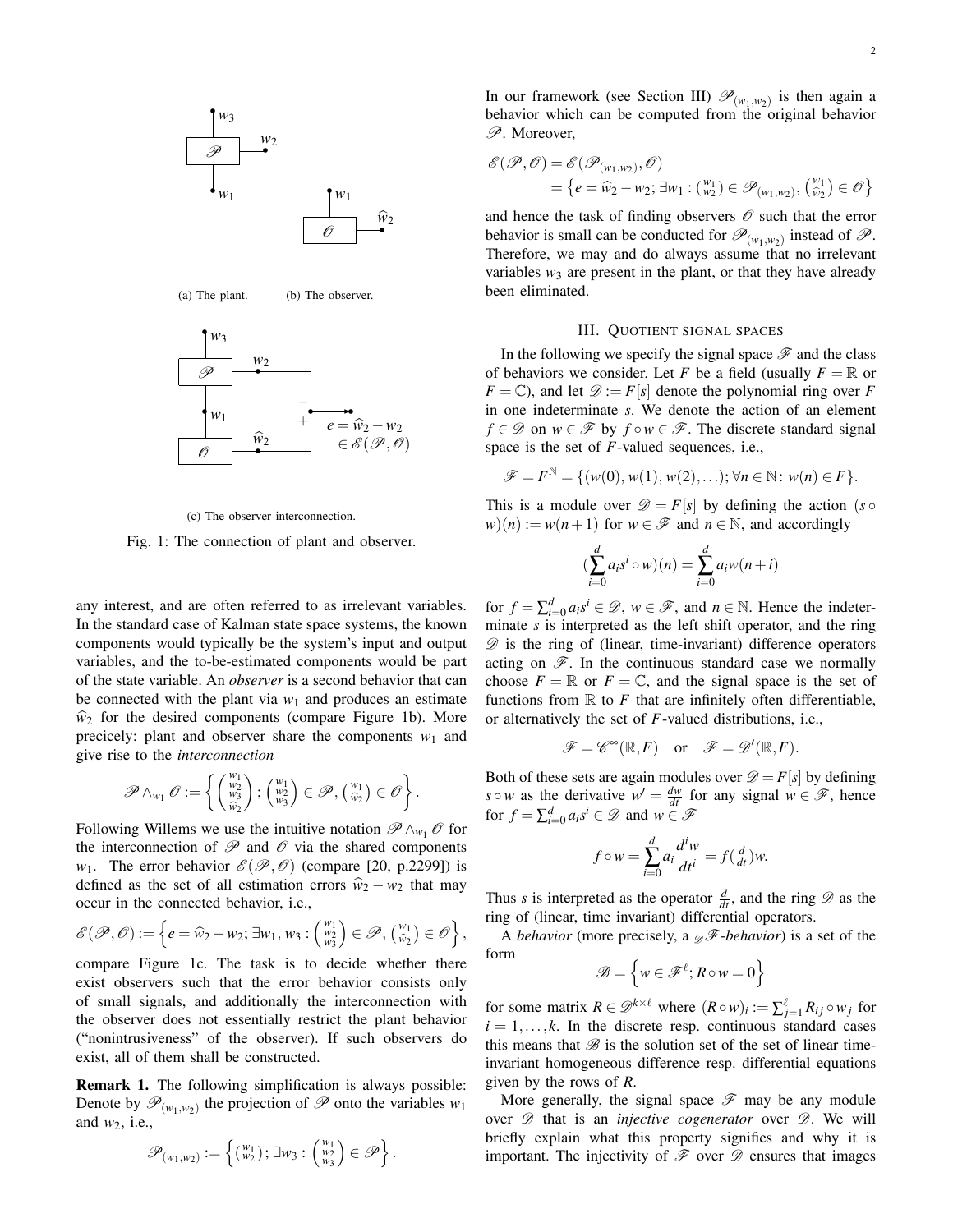of behaviors are again behaviors, i.e., for any behavior  $\mathscr{B} =$  $\{w \in \mathscr{F}^{\ell}; R \circ w = 0\}, R \in \mathscr{D}^{k \times \ell}$ , and for any operator matrix  $P \in \mathcal{D}^{p \times \ell}$ , there exists  $Q \in \mathcal{D}^{m \times p}$  such that the image behavior  $P \circ \mathcal{B} := \{ P \circ w; w \in \mathcal{B} \}$  is equal to  $\{ y \in \mathcal{F}^p; Q \circ y = 0 \}.$ The matrix Q may be chosen as Y if  $(X, Y) \in \mathcal{D}^{r \times (k+p)}$  is a *universal left annihilator* of  $\binom{R}{P}$ , i.e., if the rows of  $(X, Y)$ are a basis of the set of all  $\xi \in \mathcal{D}^{1 \times (k+p)}$  with  $\xi {R \choose P} = 0$ . In particular, the projection onto some components (or the "elimination" of the other components) of a given behavior yields again a behavior, compare also [\[14,](#page-9-6) Thm.2.34, p.25f], [\[15,](#page-9-13) Sec.6.2]. The additional cogenerator property guarantees essentially that all the information on the row space of the matrix *R* is contained in the behavior  $\mathcal{B} = \{w \in \mathcal{F}^{\ell}; R \circ w =$ 0}. More precisely: If  $\mathscr F$  is an injective cogenerator over  $\mathscr D$ and  $\mathscr{B}_i = \{ w \in \mathscr{F}^{\ell}; R_i \circ w = 0 \}, R_i \in \mathscr{D}^{k_i \times \ell}, i = 1, 2$ , are two behaviors, then

$$
\mathscr{B}_1 \subseteq \mathscr{B}_2 \quad \Leftrightarrow \quad \mathscr{D}^{1 \times k_2} R_2 \subseteq \mathscr{D}^{1 \times k_1} R_1.
$$

Summing up, the injective cogenerator property of  $\mathscr F$  over  $\mathscr{D}$  yields a complete duality between the equations (the row space of the polynomial matrix *R*) on the one hand and the behavior (the space of valid system trajectories) on the other hand.

In order to describe when a signal in  $\mathscr F$  is considered to be *small* or *negligible* we introduce a set  $T \subseteq \mathcal{D} \setminus \{0\}$ which is assumed to be *multiplicatively closed*, i.e.,  $1 \in T$ and  $(f, g \in T \Rightarrow fg \in T)$ , and *saturated*, i.e.,  $(fg \in T$  for  $f, g \in \mathscr{D} \Rightarrow f \in T$ ,  $g \in T$ ). We call a signal  $w \in \mathscr{F}^{\ell}$  *Tsmall* if it satisfies  $h \circ w = 0$  for some element *h* of *T*. The set of all *T*-small signals in  $\mathscr F$  is the *T*-torsion submodule  $t_T(\mathscr{F}) := \{ w \in \mathscr{F}; \exists h \in T : h \circ w = 0 \}$  of  $\mathscr{F}$ .

<span id="page-2-2"></span>Example 2. The following are the most commonly used definitions for small signals.

- <span id="page-2-3"></span>1) The smallest possible choice for *T* is  $T := F \setminus \{0\}$ . Then the zero signal is the only *T*-small signal.
- <span id="page-2-4"></span>2) If  $T := \mathcal{D} \setminus \{0\}$  in the continuous standard case the *T*-small signals are exactly the polynomial-exponential functions (Bohl functions).
- <span id="page-2-0"></span>3) The probably most important choice for *T* in the continuous standard case is the set of polynomials with (complex) zeroes only in the open left half complex plane. Then a signal is *T*-small if and only if it is a polynomial-exponential function converging to zero for the time tending to infinity. These are the classical "stable signals".
- <span id="page-2-1"></span>4) In the discrete standard case, choosing *T* as the set of polynomials with (complex) zeroes only within the open unit disc ensures that all *T*-small signals are asymptotically zero.
- <span id="page-2-5"></span>5) Another important choice in the discrete case is  $T :=$  ${u s^{\mu} \in \mathcal{D}$ ;  $u \in F \setminus \{0\}, \mu \in \mathbb{N}\}.$  Then *T*-small signals are non-zero only at finitely many time instances. This is the classical "dead-beat" scenario.

We call a behavior *T -autonomous* if all its signals are *T*-small. Any *T*-autonomous behavior is in particular autonomous. In the standard cases [3](#page-2-0) and [4](#page-2-1) in the previous example *T*-autonomy signifies that all trajectories of the behavior are asymptotically zero, i.e., that the behavior is asymptotically stable.

The set *T* gives rise to the ring

$$
\mathcal{D}_T := \left\{ \frac{f}{h} \in F(s); f \in \mathcal{D}, h \in T \right\}
$$

$$
\subseteq F(s) := \left\{ \frac{f}{s}; f \in \mathcal{D}, g \in \mathcal{D} \setminus \{0\} \right\}
$$

of *T -stable rational functions*, and to the quotient signal module

$$
\mathscr{F}_T:=\left\{\tfrac{w}{h};\,w\in\mathscr{F},\,h\in T\right\}.
$$

Then  $\mathcal{F}_T$  is a module over  $\mathcal{D}_T$  in the natural fashion, and in fact even an injective cogenerator [\[2,](#page-9-9) Thm.1.6]. We summarize some further results from [\[2,](#page-9-9) Sec.1] that originate from Oberst.

The signal module  $\mathcal F$  can be decomposed as

$$
\mathscr{F}=\mathscr{F}'\oplus\mathsf{t}_T(\mathscr{F})
$$

where  $\mathscr{F}'$  denotes a (non-unique and non-constructive) submodule of  $\mathscr{F}$ . Hence  $\mathscr{F}' \cong \mathscr{F}/t_T(\mathscr{F})$ . In the standard cases where  $t_T(\mathscr{F})$  is the set of polynomial-exponential functions that converge to zero this corresponds to the decomposition of signals  $w \in \mathcal{F}$  into a steady state (in  $\mathcal{F}'$ ) and a transient state (in  $t_T(\mathscr{F})$ ).  $\mathscr{F}'$  contains exactly one representative of every equivalence class  $[w] = w + t_T(\mathcal{F}) \in \mathcal{F}/t_T(\mathcal{F})$  of signals in  $\mathscr{F}$  up to *T*-small signals. The non-unique module  $\mathscr{F}' \subseteq \mathscr{F}$ is closely related to the quotient signal module  $\mathcal{F}_T$  via the following isomorphism:

$$
\begin{array}{rclclcl} \mathscr{F}' & \cong & \mathscr{F}/\mathop{\rm tr}(\mathscr{F}) & \cong & \mathscr{F}_I \\ w & \mapsto & [w] = w + \mathop{\rm tr}(\mathscr{F}) & \mapsto & \frac{w}{1}. \end{array}
$$

Hence signals in  $\mathcal{F}_T$  may be interpreted as the "essential part" or "steady state" of a signal in  $\mathscr{F}$ , or as a signal in  $\mathscr{F}$  "up to a *T*-small (and hence negligible) part".

For a behavior  $\mathscr{B} = \{ w \in \mathscr{F}^\ell; R \circ w = 0 \}, R \in \mathscr{D}^{k \times \ell} \subseteq$  $\mathscr{D}_T^{k\times\ell}$ , the decomposition

$$
\mathscr{B}=\mathscr{B}'\oplus \mathsf{t}_T(\mathscr{B})
$$

holds where  $\mathscr{B}' := \mathscr{B} \cap \mathscr{F}'^{\ell}$  and  $t_T(\mathscr{B}) := \mathscr{B} \cap t_T(\mathscr{F})^{\ell}$ . Moreover, the quotient behavior  $\mathscr{B}_T := \left\{ \frac{w}{h} \in \mathscr{F}_T^{\ell}; w \in \mathscr{B}, h \in T \right\}$ is isomorphic to  $\mathcal{B}'$ . Hence, the quotient behavior  $\mathcal{B}_T$  can be interpreted as " $\mathscr{B}$  up to a *T*-small part". The equalities  $\mathscr{B}_T = \{ w \in \mathscr{F}_T^{\ell} ; R \circ w = 0 \}$  and  $(P \circ \mathscr{B})_T = P \circ \mathscr{B}_T$  hold for a linear operator  $P \in \mathscr{D}^{p \times \ell}$ .

The transfer from a behavior  $\mathscr{B}$  in  $\mathscr{F}^{\ell}$  to its quotient (or localization)  $\mathscr{B}_T \subseteq \mathscr{F}_T^{\ell}$  can be imagined as concentrating on the "essential part" of the behavior and not bothering about the *T*-small (and in the standard cases transient) part.

Example 3. Assume the continuous standard setting and the set *T* from Example [2.](#page-2-2)[3.](#page-2-0) Let  $\mathcal{B}$  be an *autonomous* behavior with the decomposition  $\mathscr{B} = \mathscr{B}_{\text{antistab}} \oplus \mathscr{B}_{\text{stab}}$  into its antistable and stable part, compare e.g. [\[18\]](#page-9-5). Then  $\mathcal{B}' = \mathcal{B}_{antistab}$  and  $t_T(\mathscr{B}) = \mathscr{B}_{\text{stab}}.$ 

If the behavior  $\mathcal{B}$  is *not* autonomous, then the sets  $\mathcal{B}'$  and  $t_T(\mathscr{B})$  are in general no  $\mathscr{B}$ -behaviors.

The following characterization of *T*-autonomous behaviors demonstrates the applicability of the above results: The behavior  $\mathscr{B} = \{ w \in \mathscr{F}^{\ell}; R \circ w = 0 \}, R \in \mathscr{D}^{k \times \ell}$ , is by definition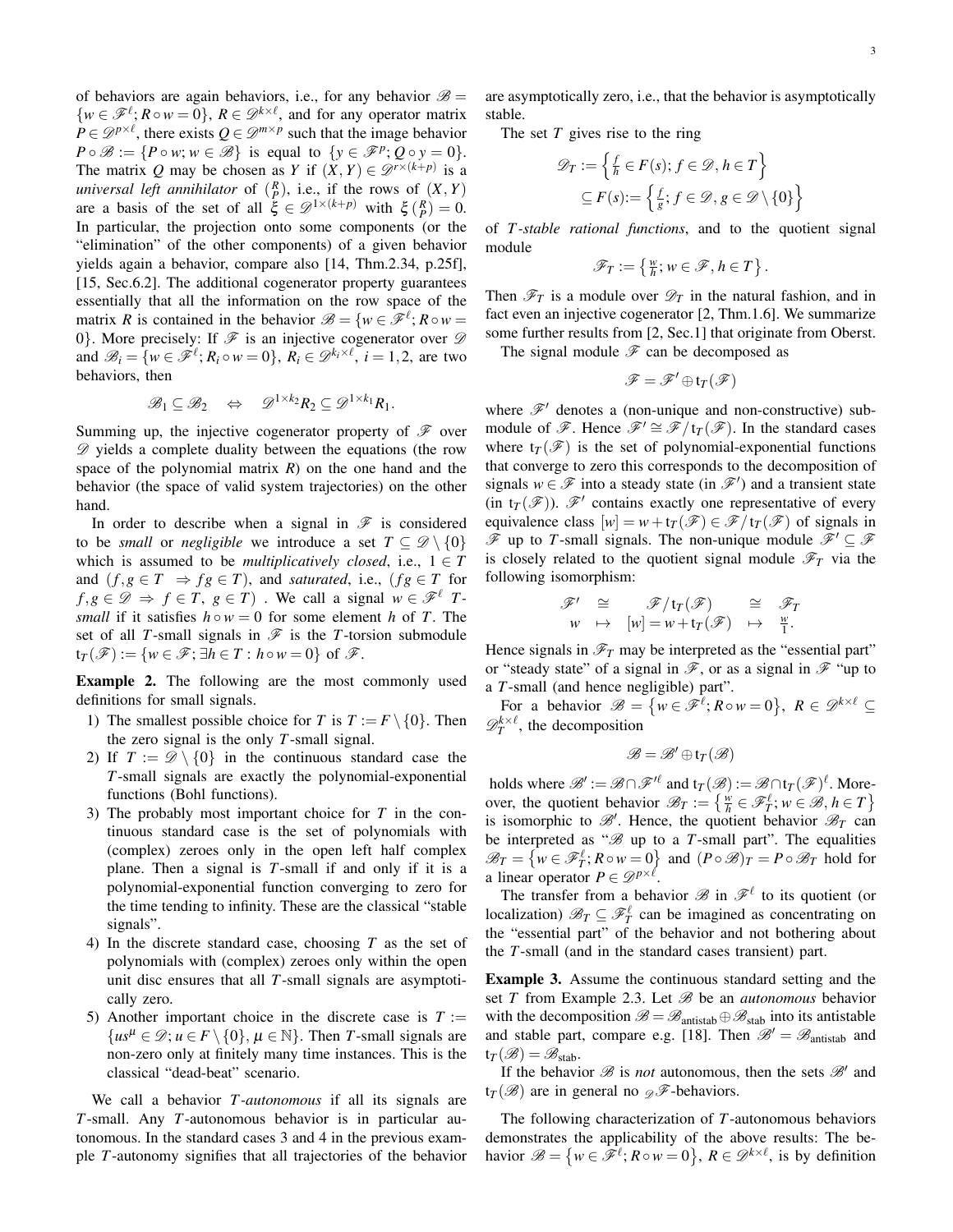*T*-autonomous if all its signals are *T*-small, i.e., if it is contained in  $t_T(\mathscr{F})^{\ell}$ . By the above direct sum decomposition this signifies that  $0 = \mathscr{B}' \cong \mathscr{B}_T = \{ w \in \mathscr{F}_T^{\ell} : R \circ w = 0 \}$ . Since  $\mathscr{F}_T$  is an injective cogenerator over  $\mathscr{D}_T$  this is the case if and only if  $\mathscr{D}_T^{1 \times k} R = \mathscr{D}_T^{1 \times \ell}$ , i.e., if and only if *R* is left invertible over  $\mathscr{D}_T$ .

# IV. PROBLEM FORMULATION

<span id="page-3-0"></span>We consider a plant behavior

$$
\mathscr{P} = \left\{ \begin{pmatrix} w_1 \\ w_2 \end{pmatrix} \in \mathscr{F}^{w_1 + w_2}; R_1 \circ w_1 = R_2 \circ w_2 \right\}
$$

$$
R := (R_1, -R_2) \in \mathscr{D}^{k \times (w_1 + w_2)}.
$$

,

We assume that the signal  $w_1$  can be measured and we are interested in (an estimate for)  $w_2$ .

<span id="page-3-12"></span>Definition and Lemma 4. *[\[2,](#page-9-9) Def.2.1, Ex.2.12] We say that*  $w_2$  *is T*-observable *from*  $w_1$  *in*  $\mathcal{P}$  *if*  $w_2$  *is determined by*  $w_1$ *up to a T -small part, i.e., more precicely, if the following equivalent conditions are satisfied:*

- <span id="page-3-2"></span>*1)* If two trajectories  $\binom{w_1}{w_2}$  and  $\binom{w_1}{v_2}$  are contained in  $\mathcal{P}$ , *then the difference*  $w_2 - v_2$  *is T-small.*
- <span id="page-3-3"></span>2) *From*  $\binom{w_1}{w_2} \in \mathcal{P}$  *and*  $w_1 = 0$ *, it follows that*  $w_2$  *is T*-small.
- <span id="page-3-4"></span>*3) The* hidden behavior *of*  $w_2$  *in*  $\mathcal P$  *(terminology according to Willems)*

$$
\mathcal{N}_{w_2}(\mathscr{P}) := \left\{ w_2 \in \mathscr{F}^{w_2}; \begin{pmatrix} 0 \\ w_2 \end{pmatrix} \in \mathscr{P} \right\}
$$

$$
= \left\{ w_2 \in \mathscr{F}^{w_2}; R_2 \circ w_2 = 0 \right\}
$$

*is T -autonomous.*

<span id="page-3-5"></span>*4*)  $\mathcal{N}_{w_2}(\mathscr{P})_T = \{w_2 \in \mathscr{F}_T^{w_2}; R_2 \circ w_2 = 0\} = 0.$ 

<span id="page-3-6"></span>*5) The matrix*  $R_2$  *admits a left inverse*  $X \in \mathscr{D}_T^{\omega_2 \times k}$ *.* 

*Proof:* The equivalence of conditions [1](#page-3-2) and [2](#page-3-3) is due to linearity. Condition [3](#page-3-4) is merely a reformulation of condition [2.](#page-3-3) Condition [3](#page-3-4) is equivalent to conditions [4](#page-3-5) and [5](#page-3-6) by the arguments in the last paragraph of Section [III.](#page-1-0)

With *T* chosen according to item [1](#page-2-3) resp. [2](#page-2-4) resp. [3](#page-2-0) or [4](#page-2-1) resp. [5](#page-2-5) in Example [2,](#page-2-2) *T*-observability coincides with observability resp. trackability resp. detectability resp. reconstructibility, compare [\[21,](#page-9-14) Def.VI.1][\[20,](#page-9-2) Def.2.1][\[19,](#page-9-15) Def.3.1][\[6,](#page-9-8) Def.4.1].

Definition 5. Consider the observer

$$
\mathscr{O} = \left\{ \begin{pmatrix} w_1 \\ \widehat{w}_2 \end{pmatrix} \in \mathscr{F}^{w_1 + w_2}; \, \widehat{R}_1 \circ w_1 = \widehat{R}_2 \circ \widehat{w}_2 \right\},
$$

$$
\widehat{R} := (\widehat{R}_1, -\widehat{R}_2) \in \mathscr{D}^{\widehat{k} \times (w_1 + w_2)}.
$$

- 1) We say that the observer  $\mathcal O$  is *nonintrusive* if the behavior of the plant variables  $(w_1, w_2)$  remains unchanged after interconnection with the observer, formally ( $\mathscr{P} \wedge_{w_1}$  $\mathcal{O}_{w_1,w_2} = \mathcal{P}$ . In [\[20\]](#page-9-2) nonintrusive observers are called *acceptors*.
- 2) We call the observer  $\mathcal O$  *T*-nonintrusive if the plant remains *essentially* unchanged after interconnection with the observer, i.e., if  $((\mathscr{P} \wedge_{w_1} \mathscr{O})_{(w_1,w_2)})_T = \mathscr{P}_T$ . This signifies that for any  $\begin{pmatrix} w_1 \\ w_2 \end{pmatrix}$  in  $\mathscr{P}$  there exists  $\begin{pmatrix} v_1 \\ v_2 \end{pmatrix} \in$  $(\mathscr{P} \wedge_{w_1} \mathscr{O})_{(w_1,w_2)}$  such that  $v_i - w_i$  is *T*-small for  $i = 1, 2$ .

3) We call the observer  $\mathcal O$  a *T*-observer if the error behavior  $\mathscr{E}(\mathscr{P}, \mathscr{O})$  is *T*-autonomous.

<span id="page-3-11"></span>**Remark 6.** The observer  $\mathcal O$  is nonintrusive if and only if  $\mathscr{P}_{w_1} \subseteq \mathscr{O}_{w_1}$ . Likewise,  $\mathscr{O}$  is *T*-nonintrusive if and only if  $(\mathscr{P}_{w_1})_T \subseteq (\mathscr{O}_{w_1})_T.$ 

Nonintrusiveness (or at least *T*-nonintrusiveness) is clearly a sensible requirement for an observer. For example, the zero behavior is a *T*-observer for any plant where  $w_2$  is *T*observable from  $w_1$ . Restricting the plant, in this case even forcing it to consist only of *T*-small signals, is not what we would expect from a meaningful observer.

On the other hand, nonintrusiveness and *T*-nonintrusiveness are weaker requirements than an input/output structure on the observer with input  $w_1$  and output  $\hat{w}_2$ , which is the structure observers are traditionally assumed to have (e.g. in the statespace setting). We do not require the components  $w_1$  to be completley free in  $\mathcal{O}$ , but we ensure that all signals  $w_1$  *that can actually occur* are accepted by the observer (up to a *T*small part, in the case of *T*-nonintrusiveness).

The goal of the subsequent sections is to characterize *T*nonintrusive (and nonintrusive) *T*-observers for a given plant, to study their existence and to find a constructive parametrization of all such observers.

#### V. THE INTERNAL MODEL PRINCIPLE

<span id="page-3-1"></span>The following theorem is a quotient signal space version of the internal model principle for observers. See the discussion in Section [VII](#page-5-0) for how this relates to prior work, in particular [\[18\]](#page-9-5).

<span id="page-3-8"></span>Theorem 7 (Characterization of *T*-nonintrusive *T*-observers). *Assume a plant*  $\mathcal P$  *and an observer*  $\mathcal O$ *. Then the following two statements are equivalent:*

- <span id="page-3-9"></span>*1)* The observer  $\mathcal O$  is T-nonintrusive and the error behavior  $\mathscr{E}(\mathscr{P},\mathscr{O})$  *is T*-autonomous.
- <span id="page-3-10"></span>*2) a) The signal*  $\hat{w}_2$  *is T-observable from*  $w_1$  *in*  $\mathcal{O}$ *, i.e.,*  $\mathcal{N}_{\widehat{w}_2}(\mathscr{O})$  *is T-autonomous, and* 
	- *b) the inclusion*  $\mathcal{P}_T \subseteq \mathcal{O}_T$  *holds.*

*These conditions imply in particular that w<sub>2</sub> is T-observable from*  $w_1$  *in*  $\mathscr{P}$ *, i.e., a necessary condition on the plant behavior.*

The property  $\mathcal{P}_T \subseteq \mathcal{O}_T$  signifies that "the essential part of  $\mathscr{P}'$  is contained in  $\mathscr{O}$ , or that  $\mathscr{P}$  is contained in  $\mathscr{O}$  "up to *T*-small signals".

In order to prove this central result we use the following lemmas:

<span id="page-3-7"></span>Lemma 8.

$$
\mathscr{E}(\mathscr{P},\mathscr{O})=\mathscr{N}_{w_2}(\mathscr{P}+\mathscr{O})
$$

where 
$$
\mathcal{N}_{w_2}(\mathcal{P}+\mathcal{O}) = \{w_2 \in \mathcal{F}^{w_2}; \begin{pmatrix} 0 \\ w_2 \end{pmatrix} \in \mathcal{P}+\mathcal{O}\}.
$$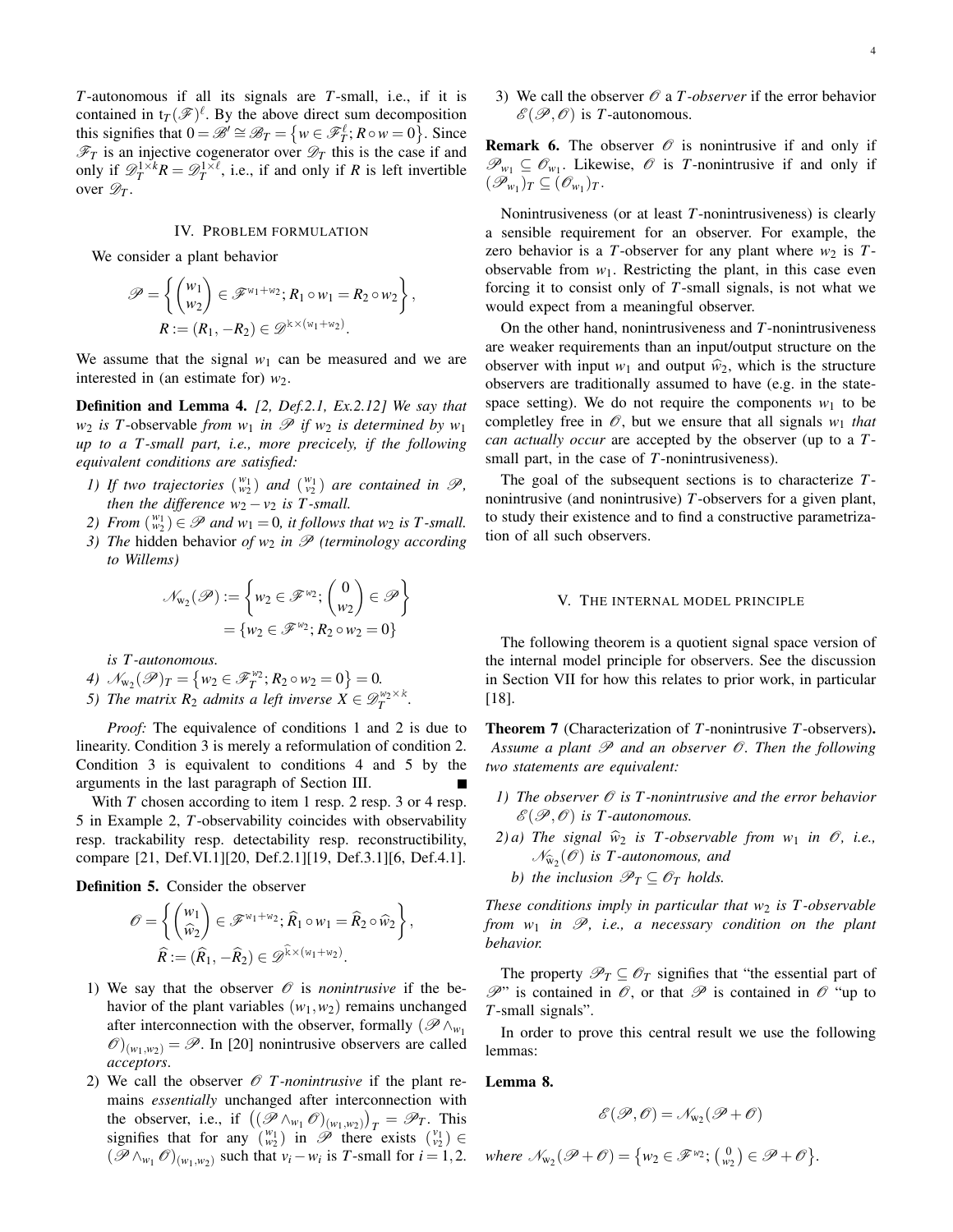*Proof:*

$$
\mathcal{N}_{w_2}(\mathscr{P}+\mathscr{O}) = \left\{ e \in \mathscr{F}^{w_2}; \begin{pmatrix} 0 \\ e \end{pmatrix} \in \mathscr{P}+\mathscr{O} \right\}
$$
  
\n
$$
= \left\{ e \in \mathscr{F}^{w_2}; \exists \begin{pmatrix} -w_1 \\ -w_2 \end{pmatrix} \in \mathscr{P} \exists \begin{pmatrix} \widehat{w}_1 \\ \widehat{w}_2 \end{pmatrix} \in \mathscr{O} : \begin{pmatrix} 0 \\ e \end{pmatrix} = \begin{pmatrix} -w_1 \\ -w_2 \end{pmatrix} + \begin{pmatrix} \widehat{w}_1 \\ \widehat{w}_2 \end{pmatrix} \right\}
$$
  
\n
$$
= \left\{ \widehat{w}_2 - w_2 \in \mathscr{F}^{w_2}; \exists w_1 \in \mathscr{F}^{w_1} : \begin{pmatrix} w_1 \\ w_2 \end{pmatrix} \in \mathscr{P}, \begin{pmatrix} w_1 \\ \widehat{w}_2 \end{pmatrix} \in \mathscr{O} \right\}
$$
  
\n
$$
= \mathscr{E}(\mathscr{P}, \mathscr{O}).
$$

<span id="page-4-1"></span>**Lemma 9.** *The error behavior*  $\mathcal{E}(\mathcal{P}, \mathcal{O})$  *contains the hidden* behaviors  $\mathcal{N}_{w_2}(\mathscr{P})$  and  $\mathcal{N}_{\widehat{w}_2}(\mathscr{O})$ .

*Proof:* Follows from Lemma [8](#page-3-7) since  $\mathcal{N}_{w_2}(\mathcal{P}) =$  $\mathcal{N}_{w_2}(\mathcal{P}+0) \subseteq \mathcal{N}_{w_2}(\mathcal{P}+\mathcal{O}) = \mathcal{E}(\mathcal{P},\mathcal{O})$  by Lemma [8.](#page-3-7) The assertion for  $\mathcal{N}_{\hat{\mathbf{w}}_2}(\mathscr{O})$  follows likewise.

## *Proof of Theorem [7.](#page-3-8)*

[1](#page-3-9)⇒[2:](#page-3-10) *T*-autonomy of  $\mathcal{N}_{\hat{w}_2}(\mathcal{O})$  follows from Lemma [9.](#page-4-1) The relation  $\mathcal{D} \subset \mathcal{O}$  bolds by the following example: Consider relation  $\mathscr{P}_T \subseteq \mathscr{O}_T$  holds by the following argument: Consider an arbitrary element  $\binom{w_1}{w_2} \in \mathscr{P}_T$ . The *T*-nonintrusiveness of  $\mathscr{O}$  signifies that there exists  $\widehat{w}_2 \in \mathscr{F}_T^{w_1}$  such that  $\binom{w_1}{w_2} \in \mathscr{O}_T$ .<br>Then  $\widehat{w}_1 \cup \mathscr{O}(\mathscr{P}_T, \mathscr{O}_T) = (\mathscr{E}(\mathscr{P}_T, \mathscr{O}))$ , which is zero Then  $\hat{w}_2 - w_2 \in \mathscr{E}(\mathscr{P}_T, \mathscr{O}_T) = (\mathscr{E}(\mathscr{P}, \mathscr{O}))_T$  which is zero since  $\mathscr{E}(\mathscr{P}, \mathscr{O})$  is assumed to be *T*-autonomous. It follows that  $w_2 = \hat{w}_2$  in  $\mathcal{F}_T^{w_2}$  and hence that  $\begin{pmatrix} w_1 \\ w_2 \end{pmatrix} = \begin{pmatrix} w_1 \\ \hat{w}_2 \end{pmatrix} \in \mathcal{O}_T$ .<br>  $2 \rightarrow 1$ . The inclusion  $\mathcal{P}_T \subset \mathcal{O}_T$  implies the inclu [2](#page-3-10)⇒[1:](#page-3-9) The inclusion  $\mathcal{P}_T$   $\subseteq$   $\mathcal{O}_T$  implies the inclusion  $(\mathscr{P}_{w_1})_T \subseteq (\mathscr{O}_{w_1})_T$ , i.e., *T*-nonintrusiveness of the observer  $\mathscr{O}$ , as well as the equality  $\mathcal{P}_T + \mathcal{O}_T = \mathcal{O}_T$ . Using Lemma [8](#page-3-7) we deduce that  $\mathscr{E}(\mathscr{P}, \mathscr{O})_T = \mathscr{E}(\mathscr{P}_T, \mathscr{O}_T)$  is equal to  $\mathscr{N}_{w_2}(\mathscr{O}_T)$ which is zero due to condition [2a.](#page-3-10)

#### VI. THE ERROR BEHAVIOR

<span id="page-4-0"></span>In this section we give a characterization of the error behaviors that actually occur in observer interconnections with *T*-observers. As a direct consequence we get a simple necessary and sufficient condition for the existence of *T*observers in terms of an observability condition on the plant. Moreover, we show that observers can always be chosen so that they are nonintrusive. All these results are straightforward generalizations of the respective results reported in [\[20\]](#page-9-2), [\[2\]](#page-9-9) and [\[18\]](#page-9-5).

**Definition 10.** A *T*-autonomous behavior  $\mathscr E$  is *achievable as error behavior for*  $\mathscr P$  if there exists an observer  $\mathscr O$  such that  $\mathscr{E}(\mathscr{P},\mathscr{O})=\mathscr{E}.$ 

Lemma 11. *A T-autonomous behavior*  $\mathscr E$  *is achievable as error behavior for*  $\mathscr P$  *if and only if*  $\mathscr N_{w_2}(\mathscr P)\subseteq \mathscr E$ *. In this case there exists even a nonintrusive T-observer*  $\mathcal O$  *with*  $\mathcal E(\mathcal P,\mathcal O)=$ E *.*

*Proof:* Assume a *T*-autonomous behavior  $\mathscr{E} = \{e \in \mathscr{F}^{\mathbb{W}_2}\}$ ;  $V \circ e = 0$ ,  $V \in \mathscr{D}^{\vee \times w_2}$ . We show that there exists an observer  $\mathscr O$  such that  $\mathscr E(\mathscr P,\mathscr O)=\mathscr E$  if and only if  $\mathscr N_{w_2}(\mathscr P)\subseteq\mathscr E$ . The constructed observer will be nonintrusive.

- $\Rightarrow$ : According to Lemma [9](#page-4-1) any observer  $\oslash$  satisfies  $\mathscr{N}_{w_2}(\mathscr{P}) \subseteq \mathscr{E}(\mathscr{P}, \mathscr{O}).$
- $\Leftarrow$ : By the cogenerator property of  $\mathscr F$  over  $\mathscr D$ , the inclusion  $\mathcal{N}_{w_2}(\mathscr{P}) \subseteq \mathscr{E}$  is equivalent to the inclusion  $\mathscr{D}^{1 \times v}V \subseteq$  $\mathscr{D}^{1 \times k} R_2$ , i.e., to the existence of  $S \in \mathscr{D}^{\vee \times k}$  such that *V* = *SR*<sub>2</sub>. Defining  $\hat{R} := SR$  and  $\mathcal{O} := \{w \in \mathcal{F}^w : \hat{R} \circ w = 0\}$ leads to the inclusion  $\mathscr{P} \subseteq \mathscr{O}$ , hence also  $\mathscr{P}_{w_1} \subseteq \mathscr{O}_{w_1}$ . This is equivalent to nonintrusiveness of the observer  $\mathscr O$ . Moreover,  $\mathscr E(\mathscr P,\mathscr O)=\mathscr N_{w_2}(\mathscr P+\mathscr O)=\mathscr N_{w_2}(\mathscr O)=$  $\{w_2 \in \mathscr{F}^{\mathbb{W}_2}; SR_2 \circ w_2 = 0\} = \mathscr{E}$ . We conclude that  $\mathscr{O}$  is a nonintrusive observer for  $\mathscr P$  with *T*-autonomous error behavior  $\mathscr{E}(\mathscr{P},\mathscr{O})=\mathscr{E}.$

<span id="page-4-2"></span>**Lemma 12.** *There exists a T-observer if and only if*  $w_2$  *is T*-observable from  $w_1$  in  $\mathscr{P}$ , i.e., if and only if  $\mathscr{N}_{w_2}(\mathscr{P})$  is T*autonomous. In this case*  $\mathcal{O} := \mathcal{P}$  *is a nonintrusive T-observer.* 

*Proof:* T-autonomy of  $\mathcal{E}(\mathcal{P}, \mathcal{O})$  implies T-autonomy of  $\mathcal{N}_{w_2}(\mathscr{P})$  by Lemma [9.](#page-4-1) On the other hand, the choice  $\mathscr{O} := \mathscr{P}$ yields  $\mathscr{P} + \mathscr{O} = \mathscr{P}$  and hence  $\mathscr{E}(\mathscr{P}, \mathscr{O}) = \mathscr{N}_{w_2}(\mathscr{P} + \mathscr{O}) =$  $\mathcal{N}_{w_2}(\mathscr{P})$ . The observer  $\mathscr{O} = \mathscr{P}$  is clearly nonintrusive.

The previous result may at first appear unintuitive and requires some discussion. The general part of behavioral observer theory is concerned with existence conditions and characterization results for observers that do not unduly influence the operation of the plant (hence the nonintrusiveness property) and produce sensible error behaviors (that contain only small signals). A completely separate consideration is whether such observers can be implemented with a particular predefined set of building blocks, or, more abstractly, allow representations of a particular kind.

The choice  $\mathcal{O} := \mathcal{P}$  will only seem odd if we focus our attention on these latter questions and insist that an observer must correspond to a particular signal flow diagram, for example that it take  $w_1$  as input and "produce"  $\hat{w}_2$  as the corresponding output and, moreover, do so in some nonanticipatory or "causal" fashion [\[9\]](#page-9-16), [\[15\]](#page-9-13). If we require all this *a priori*, the choice  $\mathcal{O} := \mathcal{P}$  will obviously only work for invertible plants, where the role of inputs and outputs are interchangeable. Note, though, that even in this constrained scenario there are still (some) plants where this choice can make practical sense.

We argue that a more fruitful approach is to deal with implementability questions *a posteriori*, and to derive characterization and parametrization results in full generality. Firstly, depending on the application not all these implementability conditions will be required. For example, if we use an observer for post-processing of batch data (e.g. in econometric modelling), there is no need for a non-anticipatory condition such as properness. As another example, if the observer is realized as a directly connected mechanical component (rather than as a signal processor) there may not be a need for an input/outputstructure. Secondly, as we will see in Section [VIII,](#page-6-0) the general approach leads to a much cleaner parametrization result where implementability questions can easily be dealt with after the fact, sometimes even by mere inspection. We demonstrate this for the input/output-property.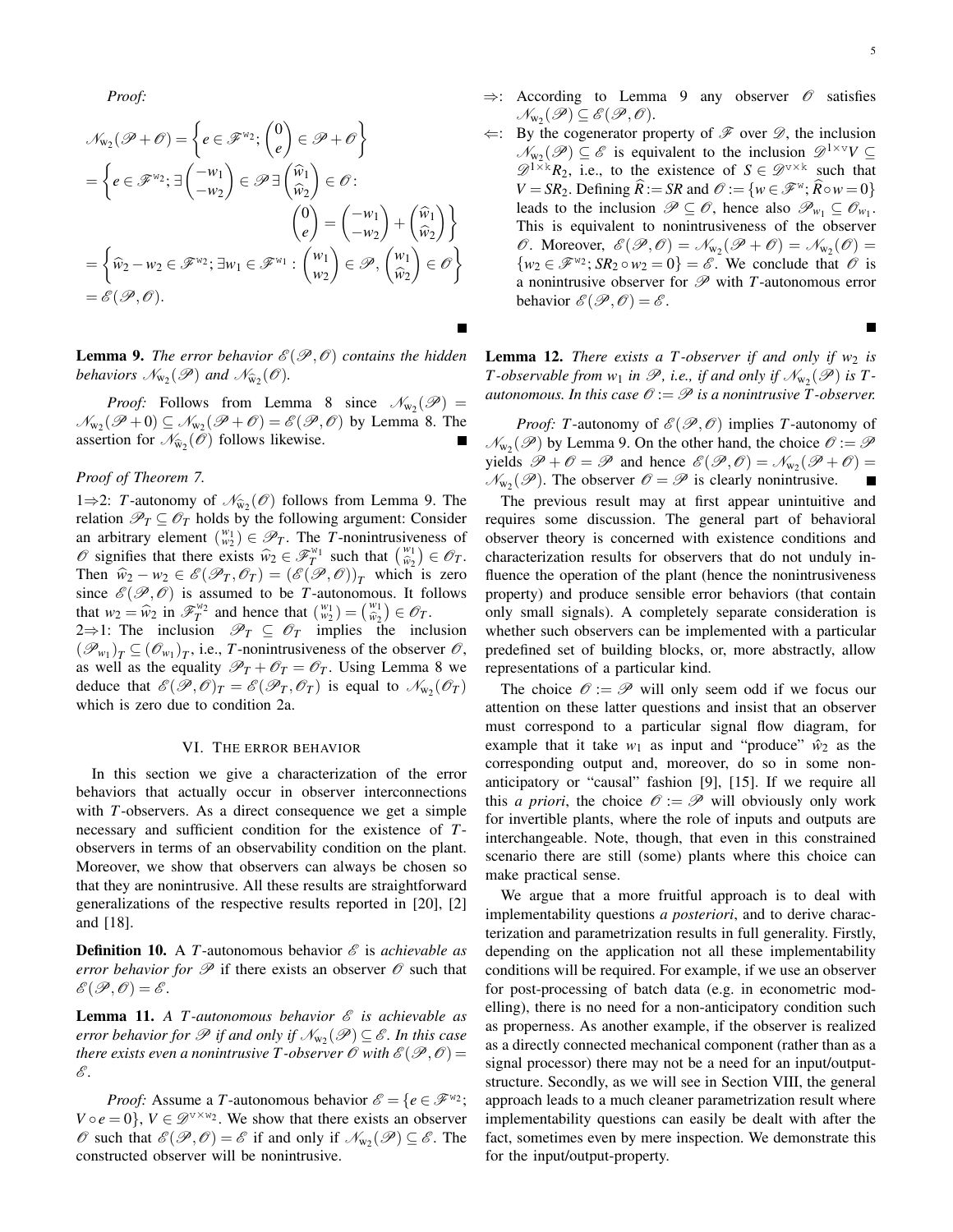Since most current applications of observers use the online signal processing paradigm for their implementation, the associated implementability questions warrant thorough investigation. We propose that the results reported in this paper provide a better starting point for this than some of the more cumbersome parametrization results that have been reported in the literature. For example, it turns out that every *T*-nonintrusive *T*-observer contains an embedded input/output observer, see Remark [23.](#page-8-1) An input/output structure can hence be assumed without loss of generality.

# VII. CONNECTION TO PRIOR WORK

<span id="page-5-0"></span>Let again  $\mathscr{P} := \{(\begin{smallmatrix} w_1 \\ w_2 \end{smallmatrix}) \in \mathscr{F}^{\mathsf{w}_1 + \mathsf{w}_2}; R_1 \circ w_1 = R_2 \circ w_2\}, R :=$  $(R_1, -R_2) \in \mathscr{D}^{k \times (w_1 + w_2)}$ , be a plant,  $w := w_1 + w_2$ . We compare the results derived in Section [V](#page-3-1) with those from [\[2\]](#page-9-9) and [\[18\]](#page-9-5). See the discussions in those papers for the relationship to classical results.

The situation in [\[2\]](#page-9-9) is more restrictive than the one considered here insofar as only *input/output T*-observers that accept the measured signal as input and output an estimate of the desired signal are considered. On the other hand, in [\[2\]](#page-9-9) the measured signal is any (linear) image  $P \circ w$  of the plant signal *w*, and the to-be-estimated signal is another image  $Q \circ w$ . Putting  $w = \begin{pmatrix} w_1 \\ w_2 \end{pmatrix}$ ,  $P := (\text{id}_{w_1}, 0)$  and  $Q := (0, \text{id}_{w_2})$  yields  $P \circ w = w_1$  and  $Q \circ w = w_2$ . By Lemma 2.5 and Theorem 2.6 in [\[2\]](#page-9-9), the input/output behavior  $\mathscr{O} := \{ \begin{pmatrix} w_1 \\ \hat{w}_2 \end{pmatrix} \}$  $\widehat{w}_2^{\text{w}_1} \in \mathscr{F}^{\text{w}_1 + \text{w}_2}; \widehat{R}_1 \circ w_1 =$ <br>  $w_1 \neq w_2$  at  $\widehat{R}_1 \circ \widehat{R}_2$  and  $\widehat{R}_2$  and  $\widehat{R}_3$  and  $\widehat{R}_4$  and  $\widehat{R}_5$  and  $\widehat{R}_4$  and  $\widehat{R}_5$  and  $\widehat{R}_6$  and  $\widehat{R}_5$  and  $\widehat{R}_6$  and  $\$  $\widehat{R}_2 \circ \widehat{w}_2$ ,  $\widehat{R} := (\widehat{R}_1, -\widehat{R}_2) \in \mathcal{D}^{\mathbb{W}_2 \times (\mathbb{W}_1 + \widehat{\mathbb{W}}_2)}$ , det $(\widehat{R}_2) \neq 0$ , is an input output  $T$  overcenter of  $w_2$  from  $w_1$  in  $\mathcal{P}_2$  if and only input/output *T*-overserver of  $w_2$  from  $w_1$  in  $\mathscr P$  if and only if  $\mathcal{O}$  is *T*-stable (i.e., the autonomous part  $\mathcal{O}^0 := \{\hat{w}_2 \in \mathbb{R} \times \mathbb{R} : \hat{p}_2 \in \mathbb{R} \times \mathbb{R} \times \mathbb{R} \times \mathbb{R} \times \mathbb{R} \times \mathbb{R} \times \mathbb{R} \times \mathbb{R} \times \mathbb{R} \times \mathbb{R} \times \mathbb{R} \times \mathbb{R} \times \mathbb{R} \times \mathbb{R} \times \mathbb{R} \times \mathbb{R}$  $\mathscr{F}^{\mathbb{W}_2}; \hat{R}_2 \circ \hat{\mathbb{w}}_2 = 0$  =  $\mathscr{N}_{\hat{\mathbb{w}}_2}(\mathscr{O})$  is *T*-autonomous) and there exists  $X \in \mathscr{D}_T^{w_2 \times k}$  such that  $\widehat{R}_2^{-1} \widehat{R}_1(\mathrm{id}_{w_1}, 0) - (0, \mathrm{id}_{w_2}) = X R$ . The first condition is equivalent to invertibility of  $\mathbb{R}_2$  over  $\mathscr{D}_T$ or to *T*-observability of  $\hat{w}_2$  from  $w_1$  in  $\hat{\mathcal{O}}$ , the second one to solvability of the equation  $\widehat{R} = \widehat{R}_2 X R$  for some  $X \in \mathcal{D}_X^{w_2 \times k}$ , or, equivalently, solvability of  $\widehat{R} = YR$  for some  $Y \in \mathcal{D}_T^{w_2 \times k}$  since  $R_2 \in \mathrm{Gl}_{w_2}(\mathscr{D}_T)$ . By the injective cogenerator property of  $\mathscr{F}_T$ over  $\mathscr{D}_T$ , this last condition signifies that  $\mathscr{P}_T \subseteq \mathscr{O}_T$ . Hence the characterizations of *T*-observers from Theorem [7](#page-3-8) in the present paper and from Lemma 2.5 and Theorem 2.6 in [\[2\]](#page-9-9) are equivalent for the case of *input/output T*-observers.

In [\[18,](#page-9-5) Thm.5.6] it has been shown that – for the continuous standard case and  $T$  as in item [3](#page-2-0) in Example  $2 - a$  nonintrusive observer  $\mathcal O$  is a *T*-observer for  $\mathcal P$  if and only if  $\hat w_2$  is *T*-observable (i.e., detectable) from  $w_1$  in  $\mathcal O$  and  $\mathcal P_{cont} \oplus$  $\mathscr{P}_{\text{antis} } \subseteq \mathscr{O}$  where  $\mathscr{P} = \mathscr{P}_{\text{cont}} \oplus \mathscr{P}_{\text{aut}}$  is a decomposition of  $\mathscr P$  in the controllable part and an autonomous subsystem, and  $\mathscr{P}_{\text{stab}} \oplus \mathscr{P}_{\text{antisable}}$  is the decomposition of  $\mathscr{P}_{\text{aut}}$  into the stable and the antistable subbehavior. Similar results for other standard choices of *T* have been derived in Theorem 5.3 and Theorem 5.7 in [\[18\]](#page-9-5).

We will now establish the relationship between this charac-terization and the one from Theorem [7.](#page-3-8) Let  $R^{(T)} \in \mathscr{D}^{k \times w}$  be such that

<span id="page-5-1"></span>
$$
\mathscr{D}_T^{1 \times k} R \cap \mathscr{D}^{1 \times w} = \mathscr{D}^{1 \times k} R^{(T)}.
$$
 (1)

This matrix can be computed using Algorithm [17](#page-6-1) below. By  $\mathscr{P}^{(T)}$  we denote the behavior defined by  $R^{(T)}$ , i.e.,  $\mathscr{P}^{(T)}$  =  $\{w \in \mathscr{F}^w; R^{(T)} \circ w = 0\}.$ 

<span id="page-5-2"></span>**Remark 13** (Interpretation of  $R^{(T)}$  and  $\mathcal{P}^{(T)}$ ). The row module  $U = \mathscr{D}^{1 \times k} R^{(T)}$  is by definition the largest submodule of  $\mathscr{D}^{1\times w}$  whose localization,  $U_T$ , coincides with  $\mathscr{D}_T^{1\times k}R$ . The cogenerator property of  $\mathscr F$  over  $\mathscr D$  and of  $\mathscr F_T$  over  $\mathscr D_T$ implies that  $\mathscr{P}^{(T)} \subseteq \mathscr{F}^w$  is the smallest  $\mathscr{F}$ -behavior whose localization,  $(\mathscr{P}^{(T)})_T$ , coincides with  $\mathscr{P}_T$ .

Behaviors  $\mathscr{P}^{(T)}$  have already been considered in [\[16,](#page-9-17) Thm.4, Cor.6] where  $\mathscr P$  is identified with Hom  $_{\mathscr D}(M,\mathscr F)\cong \mathscr P$ for  $M := \mathscr{D}^{1 \times w} / \mathscr{D}^{1 \times k} R$  (Malgrange isomorphism), and  $\mathscr{P}^{(T)}$ is defined as  $\text{Hom}_{\mathscr{D}}(M/\text{tr}_{T}(M),\mathscr{F})$ .

The following lemma shows that the quotient behavior inclusion relation in Theorem [7](#page-3-8) can be re-cast as a behavior inclusion. Hence it allows to associate the unique and constructible  $\mathscr{F}$ -behavior  $\mathscr{P}^{(T)}$  with the "abstract" quotient behavior  $\mathcal{P}_T$ .

<span id="page-5-3"></span>Lemma 14. *The following statements are equivalent:*

1) 
$$
\mathscr{P}_T \subseteq \mathscr{O}_T
$$
, i.e.,  $\mathscr{D}_T^{1 \times \hat{k}} \widehat{R} \subseteq \mathscr{D}_T^{1 \times k} R$ .

2)  $\mathscr{P}^{(T)} \subseteq \mathscr{O}$ , *i.e.*,  $\mathscr{D}^{1 \times k} \widehat{R} \subseteq \mathscr{D}^{1 \times k} R^{(T)}$ .

*Proof:* By the injective cogenerator property of  $\mathcal{F}_T$ over  $\mathscr{D}_T$ , the inclusion  $\mathscr{P}_T \subseteq \mathscr{O}_T$  is equivalent to the inclusion  $\mathscr{D}_T^{1\times k} \hat{R} \subseteq \mathscr{D}_T^{1\times k} R$ . This signifies, since  $\hat{R} \in \mathscr{D}^{\hat{k}\times w}$ , that  $\mathscr{D}^{1\times \hat{k}}\hat{R} \subseteq \mathscr{D}_T^{1\times k}R \cap \mathscr{D}^{1\times w} \stackrel{(1)}{=} \mathscr{D}^{1\times k}R^{(T)}$  $\mathscr{D}^{1\times \hat{k}}\hat{R} \subseteq \mathscr{D}_T^{1\times k}R \cap \mathscr{D}^{1\times w} \stackrel{(1)}{=} \mathscr{D}^{1\times k}R^{(T)}$  $\mathscr{D}^{1\times \hat{k}}\hat{R} \subseteq \mathscr{D}_T^{1\times k}R \cap \mathscr{D}^{1\times w} \stackrel{(1)}{=} \mathscr{D}^{1\times k}R^{(T)}$  as asserted.

The next lemma shows that the behavior  $\mathscr{P}^{(T)}$  is in fact the behavior that appears in the internal model principle in [\[18\]](#page-9-5). Let  $\mathscr{P} = \mathscr{P}_{cont} \oplus \mathscr{P}_{aut}$  be the decomposition of  $\mathscr{P}$  into the controllable part  $\mathcal{P}_{cont}$  and a (non-unique) autonomous part  $\mathscr{P}_{\text{aut}}$ . With

$$
T':=\left\{h'\in\mathscr{D}\setminus\{0\};\forall h\in T:\gcd(h,h')=1\right\},\
$$

the autonomous part  $\mathcal{P}_{aut}$  of  $\mathcal{P}$  can be decomposed as  $\mathscr{P}_{\text{aut}} = \text{tr}(\mathscr{P}_{\text{aut}}) \oplus \text{tr}(\mathscr{P}_{\text{aut}})$  as a consequence of the Chinese Remainder Theorem. For  $T = F \setminus \{0\}$  the identities  $t_T(\mathscr{P}_{\text{aut}}) = 0$  and  $t_{T}(\mathscr{P}_{\text{aut}}) = \mathscr{P}_{\text{aut}}$  hold, for  $T = \mathscr{D} \setminus \{0\}$  we get  $t_T(\mathcal{P}_{\text{aut}}) = \mathcal{P}_{\text{aut}}$ ,  $t_{T'}(\mathcal{P}_{\text{aut}}) = 0$ . For the standard choices for *T* from item [3](#page-2-0) and [4](#page-2-1) in Example [2,](#page-2-2)  $t_T(\mathscr{P}_{\text{aut}})$  is the stable part  $\mathscr{P}_{stab}$  of  $\mathscr{P}_{aut}$  and  $t_{T'}(\mathscr{P}_{aut})$  is the antistable part  $\mathscr{P}_{antistab}$ .

<span id="page-5-4"></span>**Lemma 15.** *The behavior*  $\mathscr{P}^{(T)}$  *is equal to*  $\mathscr{P}_{cont} \oplus t_{T'}(\mathscr{P}_{aut})$ *.* 

*Proof:* The proof proceeds in four steps.

- 1) Let  $R_{\text{cont}} \in \mathscr{D}^{k \times w}$  such that the controllable part of  $\mathscr P$  is  $\mathscr P_{\text{cont}} = \{ w \in \mathscr F^w; R_{\text{cont}} \circ w = 0 \}.$  Then  $\mathscr{D}^{1\times k}R_{\text{cont}} = F(s)^{1\times k}R \cap \mathscr{D}^{1\times w}$ , hence the matrix  $(R_{\text{cont}})^{(T)}$  defining the behavior  $(\mathscr{P}_{\text{cont}})^{(T)}$  satisfies  $\mathscr{D}^{1\times k}(R_{\text{cont}})^{(T)} = \mathscr{D}^{1\times k}_{T}R_{\text{cont}} \cap \mathscr{D}^{1\times w} = (F(s)^{1\times k}R \cap$  $\mathscr{D}_T^{1\times w}$   $\cap \mathscr{D}^{1\times w} = F(s)$ <sup>1×k</sup> $R \cap \mathscr{D}^{1\times w} = \mathscr{D}^{1\times k}R_{\text{cont}}$ , and consequently  $(\mathscr{P}_{cont})^{(T)} = \mathscr{P}_{cont}$ .
- 2) We show that  $(\mathscr{P}_{\text{aut}})^{(T)} = t_{T'}(\mathscr{P}_{\text{aut}})$ , i.e., according to Re-mark [13,](#page-5-2) that  $(t_{T'}(\mathscr{P}_{\text{aut}}))_T = (\mathscr{P}_{\text{aut}})_T$  and that any  $\mathscr{C} \subseteq$  $t_{T'}(\mathscr{P}_{\text{aut}})$  with  $\mathscr{C}_T = (\mathscr{P}_{\text{aut}})_T$  coincides with  $t_{T'}(\mathscr{P}_{\text{aut}})$ . The decomposition  $\mathscr{P}_{\text{aut}} = \text{tr}(\mathscr{P}_{\text{aut}}) \oplus \text{tr}_{T'}(\mathscr{P}_{\text{aut}})$  implies that  $(\mathscr{P}_{\text{aut}})_T = (\mathfrak{t}_T(\mathscr{P}_{\text{aut}}))_T \oplus (\mathfrak{t}_{T'}(\mathscr{P}_{\text{aut}}))_T = 0 \oplus$  $(t_{T'}(\mathscr{P}_{\text{aut}}))_T$ . Now assume a behavior  $\mathscr{C} \subseteq t_{T'}(\mathscr{P}_{\text{aut}})$  with  $\mathscr{C}_T = (\mathscr{P}_{\text{aut}})_T$ . Let  $w \in t_{T'}(\mathscr{P}_{\text{aut}})$ . From  $(t_{T'}(\mathscr{P}_{\text{aut}}))_T =$  $(\mathscr{P}_{\text{aut}})_T = \mathscr{C}_T$  we deduce that there exists  $h \in T$  such that  $h \circ w \in \mathscr{C}$ . On the other hand,  $w \in \mathfrak{t}_{T'}(\mathscr{P}_{\text{aut}})$  implies the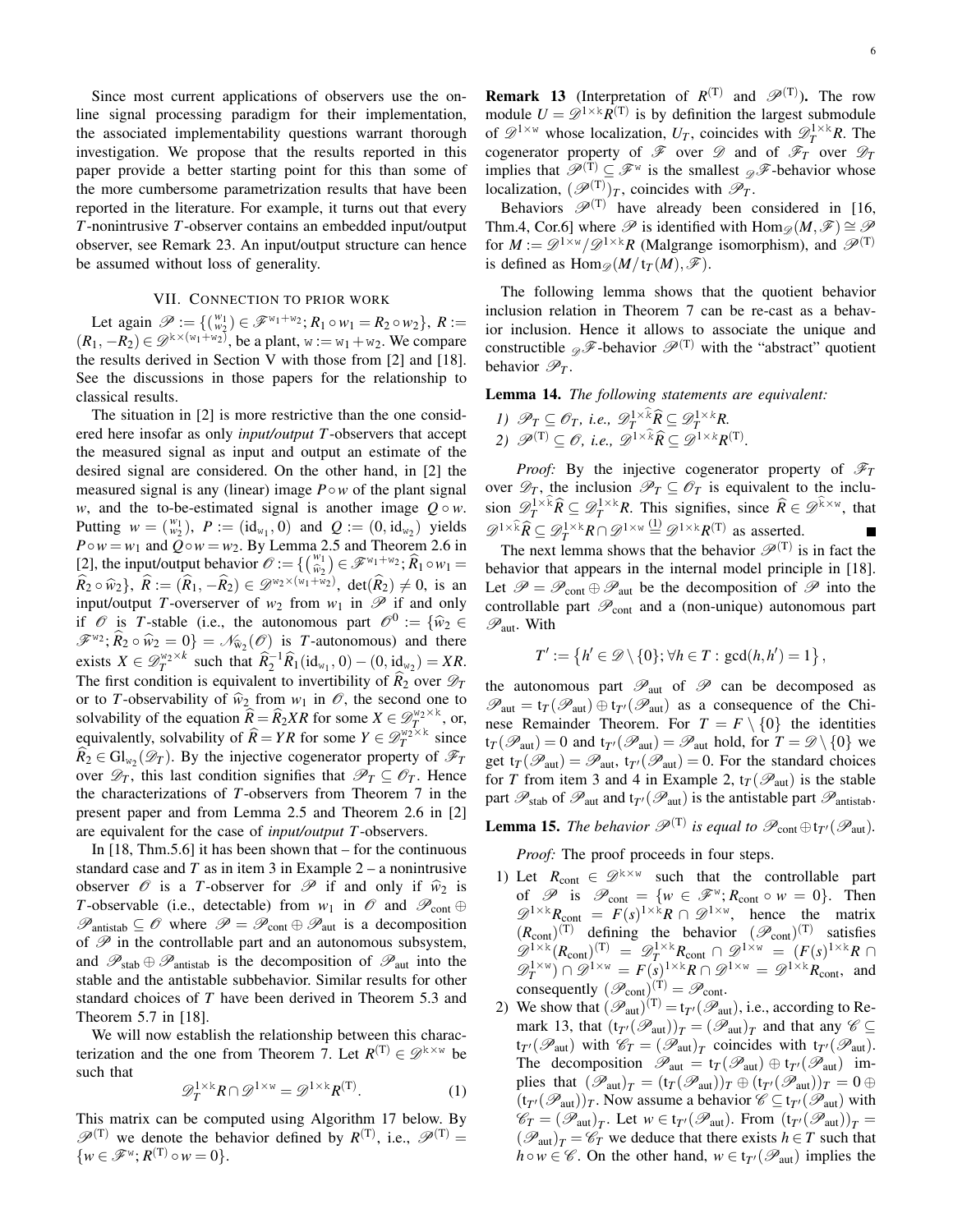7

,

existence of  $h' \in T'$  such that  $h' \circ w = 0$ . Since *h* and *h'* are coprime, there exist  $a, a' \in \mathcal{D}$  such that  $1 = ah + a'h'$ . It follows that  $w = ah \circ w + a'h' \circ w \in \mathcal{C} + 0 = \mathcal{C}$ . We deduce that  $\mathscr{C} = \mathfrak{t}_{T'}(\mathscr{P}_{\text{aut}}).$ 

- 3) For any behaviors  $\mathscr{B} = \{w \in \mathscr{F}^w : B \circ w = 0\}$ ,  $\mathscr{B}_i =$  $\{w \in \mathcal{F}^w : B_i \circ w = 0\}, i = 1, 2$ , the relationship  $\mathcal{B} =$  $\mathscr{B}_1 \oplus \mathscr{B}_2$  implies that  $\mathscr{B}^{(T)} = \mathscr{B}_1^{(T)} \oplus \mathscr{B}_2^{(T)}$ . To see this, use the fact that  $\mathscr{B} = \mathscr{B}_1 \oplus \mathscr{B}_2$  if and only if  $\mathscr{D}^{1 \times k_1}B_1 \cap$  $\mathscr{D}^{1 \times k_2}B_2 = \mathscr{D}^{1 \times k_1}B$  and  $\mathscr{D}^{1 \times k_1}B_1 + \mathscr{D}^{1 \times k_2}B_2 = \mathscr{D}^{1 \times w}$ .
- 4) The decomposition  $\mathscr{P} = \mathscr{P}_{cont} \oplus \mathscr{P}_{aut}$  implies, by the previous item, that  $\mathscr{P}^{(T)} = \mathscr{P}_{cont}^{(T)} \oplus \mathscr{P}_{aut}^{(T)}$ . Substituting the behaviors derived above, we conclude that  $\mathscr{P}^{(T)} = \mathscr{P}_{cont} \oplus t_{T'}(\mathscr{P}_{aut}).$

The above derivations allow to recover the main results from [\[18\]](#page-9-5):

<span id="page-6-2"></span>**Corollary 16.** *The observer*  $\mathcal O$  *is a T-nonintrusive observer with T-autonomous error behavior*  $\mathcal{E}(\mathcal{P}, \mathcal{O})$  *if and only if*  $\hat{w}_2$  *is T-observable from*  $w_1$  *in*  $\hat{\mathcal{O}}$  *and*  $\hat{\mathcal{O}}$  *contains*  $\mathscr{P}^{(T)}$  =  $\mathscr{P}_{cont} \oplus \mathfrak{t}_{T'}(\mathscr{P}_{aut}).$ 

*For the continuous or discrete standard signal module* F *and standard choices of T this implies:*

- *1) For a nonintrusive observer* O*, the error behavior*  $\mathscr{E}(\mathscr{P},\mathscr{O})$  *is zero if and only if*  $\hat{w}_2$  *is observable from w*<sub>1</sub> *in*  $\mathcal{O}$  *and*  $\mathcal{P} \subseteq \mathcal{O}$ *, compare* [\[18,](#page-9-5) *Thm.5.7*].
- *2) For a nonintrusive observer* O*, the error behavior*  $\mathscr{E}(\mathscr{P},\mathscr{O})$  *is autonomous if and only if*  $\hat{w}_2$  *is trackable from*  $w_1$  *in*  $\mathcal O$  *and*  $\mathcal P_{cont} \subseteq \mathcal O$ *, compare [\[18,](#page-9-5) Thm.5.3].*
- *3) For a nonintrusive observer* O*, the error behavior*  $\mathscr{E}(\mathscr{P}, \mathscr{O})$  *is asymptotically stable if and only if*  $\widehat{w}_2$  *is detectable from*  $w_1$  *in*  $\mathcal O$  *and*  $\mathcal P_{cont} \oplus \mathcal P_{antistab} \subseteq \mathcal O$ , *compare [\[18,](#page-9-5) Thm.5.6].*

*Proof:* Follows directly from Theorem [7,](#page-3-8) Lemma [14,](#page-5-3) Lemma [15,](#page-5-4) and the choices  $T = F \setminus \{0\}$ ,  $T = \mathcal{D} \setminus \{0\}$ , and *T* as in item [3](#page-2-0) or [4](#page-2-1) in Example [2,](#page-2-2) respectively.

<span id="page-6-1"></span>**Algorithm 17** (Computation of  $R^{(T)}$ , compare [\[3,](#page-9-18) Alg. 4.16]). *For given*  $R \in \mathscr{D}^{k \times w}$  *we construct*  $R^{(T)} \in \mathscr{D}^{k \times w}$  such that  $\mathscr{D}_T^{1\times k}R\cap\mathscr{D}^{1\times w}=\mathscr{D}^{1\times k}R^{(T)}$ *. Then*  $\mathscr{D}^{1\times k}R^{(T)}$  *is the largest submodule of*  $\mathscr{D}^{1\times w}$  *whose localization w.r.t. T is equal to*  $\mathscr{D}^{1\times k}_T R$ *. Let* 

$$
XRY = \begin{pmatrix} E & 0 \\ 0 & 0 \end{pmatrix}, \quad E = \begin{pmatrix} e_1 & 0 \\ 0 & \ddots \\ 0 & e_r \end{pmatrix} \in \mathcal{D}^{r \times r},
$$
  

$$
r := \text{rank}(R), \quad e_1 | \dots | e_r \in \mathcal{D}, \quad X \in \text{GL}_k(\mathcal{D}), \ Y \in \text{GL}_w(\mathcal{D}),
$$

*be the Smith form of R w.r.t.*  $\mathcal{D}$ *. For each elementary divisor e<sup>i</sup> we consider the prime factor decomposition*

$$
e_i = u_i \prod_{p \in \mathscr{P}} p^{\mu(p)} = u_i \prod_{p \in \mathscr{P}_1} p^{\mu(p)} \prod_{p \in \mathscr{P}_2} p^{\mu(p)} = u_i h_i f_i,
$$
  
\n
$$
0 \neq u_i \in F, \ \mu(p) \ge 0,
$$

*where*  $\mathscr P$  *denotes the set of all monic irreducible polynomials,*  $\mathscr{P}_1 := \mathscr{P} \cap T$  are the primes in T, and  $\mathscr{P}_2 := \mathscr{P} \setminus \mathscr{P}_1$ . Define

$$
F := \begin{pmatrix} f_1 & 0 \\ & \ddots & \\ 0 & f_x \end{pmatrix} \quad \text{and} \quad R^{(T)} := X^{-1} \begin{pmatrix} F & 0 \\ 0 & 0 \end{pmatrix} Y^{-1} \in \mathcal{D}^{k \times w}.
$$

*Then*  $\mathscr{D}_T^{1\times k}R \cap \mathscr{D}^{1\times w} = \mathscr{D}^{1\times k}R^{(T)}$ *.* 

*Proof:*

$$
\mathcal{D}_T^{1 \times k} R = \mathcal{D}_T^{1 \times k} \begin{pmatrix} E & 0 \\ 0 & 0 \end{pmatrix} Y^{-1} = \mathcal{D}_T^{1 \times r} (E, 0) Y^{-1}
$$

$$
= \bigoplus_{i=1}^r \mathcal{D}_T e_i (Y^{-1})_{i-} = \bigoplus_{i=1}^r \mathcal{D}_T u_i h_i f_i (Y^{-1})_{i-}
$$

$$
= \bigoplus_{i=1}^r \mathcal{D}_T f_i (Y^{-1})_{i-}
$$

$$
\supseteq \bigoplus_{i=1}^r \mathcal{D}_T f_i (Y^{-1})_{i-} = \mathcal{D}^{1 \times r} (F, 0) Y^{-1} = \mathcal{D}^{1 \times k} R^{(T)}
$$

where  $(Y^{-1})_{i-}$  denotes the *i*-th row of the matrix  $Y^{-1}$ . It follows that  $\mathscr{D}^{1\times k}R^{(T)} \subseteq \mathscr{D}_T^{1\times k}R \cap \mathscr{D}^{1\times w}$ . If on the other hand

$$
\xi = \sum_{i=1}^{\mathrm{r}} \xi_i f_i(Y^{-1})_{i-} \in \mathscr{D}_T^{1 \times \mathrm{k}} R \cap \mathscr{D}^{1 \times \mathrm{w}}, \quad \xi_i \in \mathscr{D}_T,
$$

then  $\xi' := \xi Y = \sum_{i=1}^{r} \xi_i f_i \delta_i$  (where  $\delta_i \in \mathscr{D}^{1 \times w}$ ,  $(\delta_i)_j = \delta_{ij}$ the Kronecker delta) is also contained in  $\mathscr{D}^{1\times w}$  because  $Y \in Gl_w(\mathscr{D})$ . Since the *f<sub>i</sub>* have no prime factors in *T* by construction we deduce that  $\xi_i \in \mathcal{D}$ , i.e.,  $\xi \in \mathcal{D}^{1 \times k} R^{(T)}$ .

#### VIII. OBSERVER PARAMETRIZATION

<span id="page-6-0"></span>The characterization of *T*-nonintrusive *T*-observers in Theorem [7](#page-3-8) and Corollary [16](#page-6-2) naturally leads to a constructive parametrization of all such observers. The three theorems in this section are the main results of this paper.

In the following we assume that the given plant

$$
\mathscr{P} = \left\{ \begin{pmatrix} w_1 \\ w_2 \end{pmatrix} \in \mathscr{F}^{\mathsf{w}_1 + \mathsf{w}_2}; R_1 \circ w_1 = R_2 \circ w_2 \right\},\
$$

 $R := (R_1, -R_2) \in \mathscr{D}^{k \times (w_1 + w_2)} = \mathscr{D}^{k \times w}$ , admits observers with  $T$ -autonomous error behavior, i.e., that  $w_2$  is  $T$ -observable from  $w_1$  in  $\mathscr P$  according to Lemma [12.](#page-4-2) This signifies that  $\mathcal{N}_{w_2}(\mathscr{P})$  is *T*-autonomous or, equivalently, that  $R_2 \in \mathscr{D}^{k \times w_2}$ admits a left inverse matrix over  $\mathcal{D}_T$ . We assume furthermore that the matrix  $R \in \mathscr{D}^{k \times w}$  has full row rank k (otherwise, it can be replaced by a full row rank matrix  $R' \in \mathscr{D}^{k' \times w}$  which is *row equivalent* to *R*, i.e., which satisfies  $\mathscr{D}^{1 \times k}R = \mathscr{D}^{1 \times k'}R'$ . By  $R^{(T)} =: (R_1^{(T)}$  $I_1^{(T)}, -R_2^{(T)}$  $(\mathcal{L}^{(T)}) \in \mathcal{D}^{k \times (w_1 + w_2)} = \mathcal{D}^{k \times w}$  we denote the matrix with the property  $\mathscr{D}_T^{1\times k}R \cap \mathscr{D}^{1\times w} = \mathscr{D}^{1\times k}R^{(T)}$  that can be computed using Algorithm [17.](#page-6-1)

<span id="page-6-3"></span>Theorem 18 (Constructive parametrization of *T*-nonintrusive *T*-observers). *Let*

<span id="page-6-4"></span>
$$
\begin{pmatrix} E \\ 0 \end{pmatrix} = U R_2^{(\text{T})} V \tag{2}
$$

*be the Smith form of*  $R_2^{(T)}$  *over*  $\mathscr{D}$ *.* 

*1) A matrix*  $\widehat{R} = (\widehat{R}_1, -\widehat{R}_2) \in \mathscr{D}^{\widehat{k} \times (w_1 + w_2)}$  *of (w.l.o.g.) full row rank*  $\hat{k}$  *defines a T-nonintrusive T-observer*  $\mathcal{O} =$  $\{w \in \mathscr{F}^w$ ;  $\widehat{R} \circ w = 0\}$  *if and only if* 

$$
w_2 \leq \widehat{k} \leq k \quad and \quad \widehat{R} = XUR^{(T)}
$$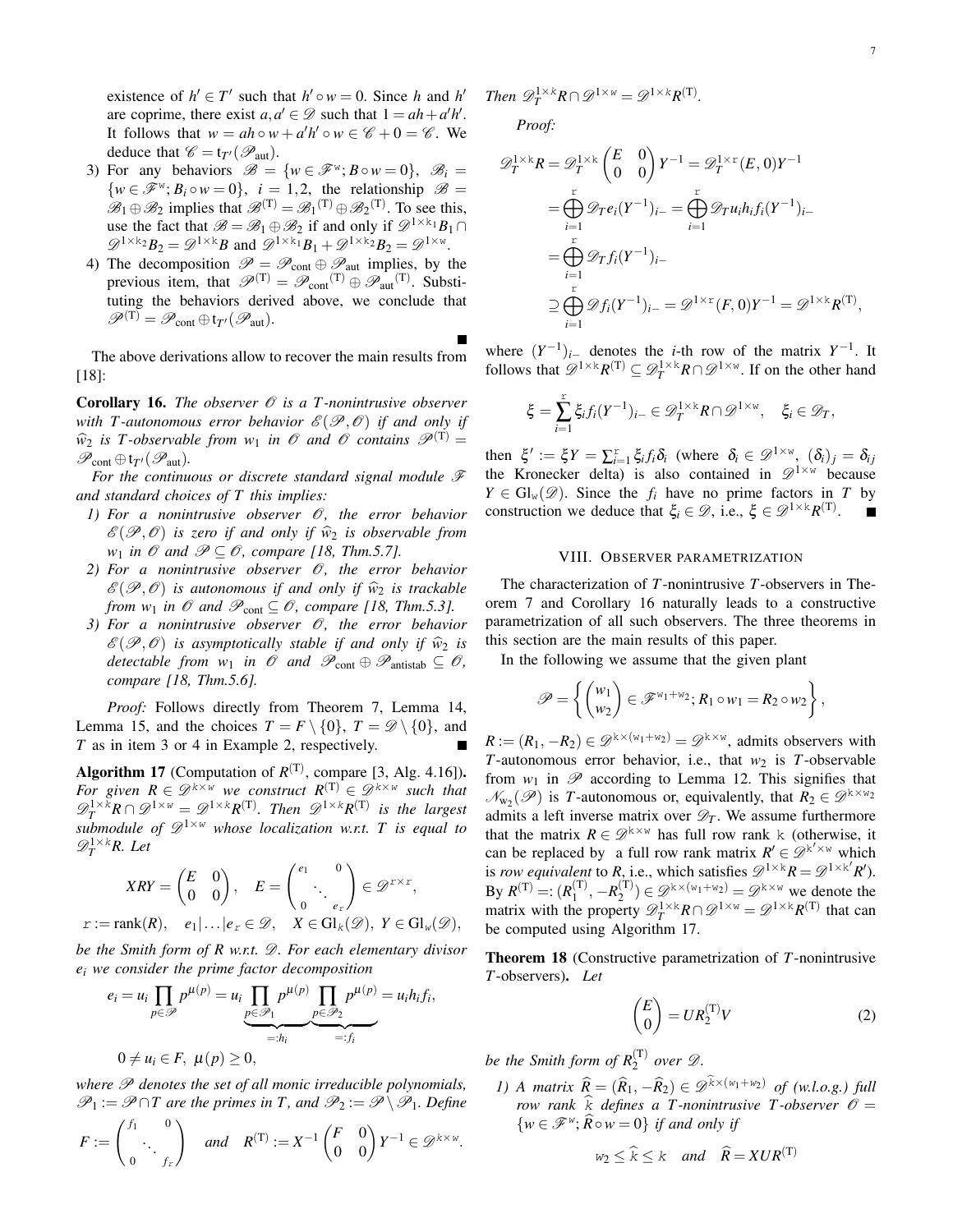*for some matrix*  $X = (X_I, X_{II}) \in \mathscr{D}^{K \times (w_2 + (k-w_2))}$  *of full row rank*  $\hat{k}$  *whose first component*  $X_I$  *is left invertible over*  $\mathscr{D}_T$ *.* 

- *2) Any T-nonintrusive T-observer*  $\mathcal O$  *for the plant*  $\mathcal P$  *can be constructed using the following steps:*
	- *Choose*  $\widehat{k} \in \mathbb{N}$  *with*  $w_2 \leq \widehat{k} \leq k$ .
	- *Choose*  $D \in \mathscr{D}^{\omega_2 \times \omega_2} \cap \mathrm{Gl}_{\omega_2}(\mathscr{D}_T)$  *in Hermite form (see e.g. [\[13,](#page-9-19) pp.15-18], [\[9,](#page-9-16) pp.375f], [\[8,](#page-9-20) 23-6]) i.e., choose monic diagonal elements*  $D_{ij} \in T$  *for*  $j = 1, \ldots, w_2$  *and then define*  $D_{ij} \in \mathcal{D}$  *such that*  $deg(D_{ij}) < deg(D_{jj})$  *for*  $i < j$ ,  $D_{ij} := 0$  *for*  $i > j$ .

*Choose a full row rank matrix*  $G_2 \in \mathscr{D}^{(k-w_2) \times (k-w_2)}$  *in Hermite form, and choose*  $G_1 \in \mathscr{D}^{\omega_2 \times (k-w_2)}$  such that  $X := \begin{pmatrix} D & G_1 \\ 0 & G_2 \end{pmatrix} \in \mathscr{D}^{(\omega_2 + (\hat{k} - \omega_2)) \times (\omega_2 + (k - \omega_2))} = \mathscr{D}^{\hat{k} \times k}$  is in *Hermite form.*

• *Compute*  $\widehat{R} := XUR^{(T)}$  *and define*  $\mathscr{O} := \{w \in \mathscr{F}^w : \widehat{R} \circ \widehat{R}\}$  $w = 0$ .

*Every possible choice for the parameters*  $\hat{k}$  *and*  $X =$  $\begin{bmatrix} D & G_1 \\ 0 & G_2 \end{bmatrix}$  yields a different observer.

*Proof:* According to Theorem [7](#page-3-8) and Lemma [14,](#page-5-3)  $\mathcal{O} = \{w \in \mathcal{O}\}$  $\mathscr{F}^w$ ;  $\hat{R} \circ w = 0$ ,  $\hat{R} = (\hat{R}_1, -\hat{R}_2) \in \mathscr{D}^k$  we we assume w.l.o.g. that rank $(\widehat{R}) = \widehat{k}$ ) is a *T*-nonintrusive *T*-observer for P if and only if  $\mathcal{P}^{(T)} \subseteq \mathcal{O}$  and  $\mathcal{N}_{\hat{w}_2}(\mathcal{O}_T) = 0$ . By the injective cogenerator property of  $\mathscr{F}$  over  $\mathscr{D}$ , the inclusion  $\mathscr{P}^{(T)} \subseteq \mathscr{O}$ is equivalent to the inclusion  $\mathscr{D}^{1\times k}\widehat{R} \subseteq \mathscr{D}^{1\times k}R^{(T)}$ , i.e., to the existence of  $\widetilde{X} \in \mathcal{D}^{\widetilde{k} \times k}$  such that  $\widehat{R} = \widetilde{X}R^{(T)}$ . Since  $R^{(T)}$  has by construction full row rank  $k = rank(R)$ , the requirement rank( $R$ ) = k is equivalent to rank( $X$ ) = k, and implies in particular that  $k \leq k$ .

The condition  $\mathcal{N}_{\hat{w}_2}(\mathcal{O}_T) = 0$  is satisfied iff the matrix  $R_2 =$  $\widetilde{X}R_2^{(T)} \in \mathscr{D}^{\widehat{k} \times w_2}$  is left invertible over  $\mathscr{D}_T$  (and hence in particular  $w_2 \leq \hat{k}$ ). Since *V* is invertible over  $\mathscr{D}$  this is the case if and only if  $\overline{\tilde{X}}R_2^{(T)}$  $\widetilde{X}U^{-1}UR_2^{(T)}V = \widetilde{X}U^{-1}(\begin{bmatrix}E\\0\end{bmatrix})$  is left invertible over  $\mathscr{D}_T$ . With  $\widetilde{X}U^{-1} =: X =: (X_I, X_{II}) \in \mathscr{D}^{\widetilde{k} \times (w_2 + (k-w_2))}$  this means that  $X\begin{pmatrix} E \\ 0 \end{pmatrix} = X_I E$  is left invertible over  $\mathscr{D}_T$ , i.e., that *X<sub>I</sub>* is left invertible over  $\mathscr{D}_T$  since  $E \in Gl_{w_2}(\mathscr{D}_T)$  (because by assumption  $R_2$  and hence also  $R_2^{(T)}$  $2^{(1)}$  is left invertible over  $\mathscr{D}_T$ ).

Summing up, the observer  $\mathcal O$  described by the full row rank matrix  $\widehat{R}$  is a *T*-nonintrusive *T*-observer for  $\mathscr P$  if and only if  $\widehat{R} = XUR^{(T)}$  for some full row rank matrix  $X = (X_I, X_{II}) \in \widehat{R}$  $\mathscr{D}^{k\times(w_2+(k-w_2))}$  where  $X_I$  is left invertible over  $\mathscr{D}_T$ .

Since the behavior  $\mathcal O$  is determined by the row space  $\mathscr D^{1\times k}\widehat{R}$ and not by the matrix  $\overline{R}$  itself, and matrices  $\overline{X}$  that are row equivalent over  $\mathscr{D}$  yield matrices  $\widehat{R} = XUR^{(T)}$  that are row equivalent over  $\mathscr{D}$ , it is sufficient to consider only those full row rank matrices *X* that are in Hermite form. Then left invertibility of  $X_I$  over  $\mathscr{D}_T$  signifies that *X* is of the asserted form.

Now assume that two choices  $(\widehat{k}, X)$  and  $(\widehat{k}', X')$  give rise to the same observer  $\mathscr{O}$ , i.e.,  $\mathscr{D}^{1 \times \hat{k}} X U R^{(T)} = \mathscr{D}^{1 \times \hat{k}} X' U R^{(T)}$ . Since *UR*<sup>(T)</sup> is of full row rank k it follows that  $\mathscr{D}^{1\times k}X =$  $\mathscr{D}^{1 \times k} X'$ . Both *X* and *X'* being full row rank matrices in Hermite form, we deduce that  $\hat{k} = \hat{k}'$  and  $X = X'$ .

Remark 19. The above parametrization is significantly different from the parametrizations previously reported in the literature [\[20\]](#page-9-2), [\[1\]](#page-9-3), [\[7\]](#page-9-21), [\[6\]](#page-9-8), [\[2\]](#page-9-9), [\[18\]](#page-9-5), [\[17\]](#page-9-10) in that it is oneto-one and all parameters are free, provided that we can parametrize the set *T*. The requirements for certain submatrices to be in Hermite form merely constrain the degrees of certain polynomial entries and hence the *number* of free parameters in the parametrization.

A nice property of the above parametrization is that it allows to easily distinguish those observers that are nonintrusive and not only *T*-nonintrusive.

<span id="page-7-0"></span>**Theorem 20** (Nonintrusive *T*-observers). Let  $\mathcal{O} = \{w \in \mathcal{F}^w\}$ ;  $\widehat{R} \circ w = 0$  *with*  $\widehat{R} = \begin{pmatrix} D & G_1 \\ 0 & G_2 \end{pmatrix} U R^{(T)}$  *be a T-observer for*  $\mathscr{P}$ *constructed according to Theorem [18.](#page-6-3) Furthermore, let C* ∈  $\mathscr{D}^{k \times k} \cap \mathrm{Gl}_k(\mathscr{D}_T)$  *be such that*  $R = CR^{(T)}$  *and let*  $A^{-1}Z$  *be a left coprime factorization of*  $U_2C^{-1}$  *over*  $\mathscr D$  *where*  $U =: \begin{pmatrix} U_1 \\ U_2 \end{pmatrix} \in$ D(w2+(k−w2))×<sup>k</sup> *. Then the observer* O *is nonintrusive (and not only T*-nonintrusive) if and only if  $G_2 \in \mathscr{D}^{(\widehat{k}-w_2)\times(k-w_2)}A$ .

*Proof:* From the relations  $\mathscr{D}^{1\times k}R \subseteq \mathscr{D}^{1\times k}R^{(T)}$  and  $\mathscr{D}_T^{1\times k}R = \mathscr{D}_T^{1\times k}R^{(T)}$  and the fact that *R* and  $R^{(T)}$  have full row rank k we infer that there exists  $C \in \mathscr{D}^{k \times k} \cap Gl_k(\mathscr{D}_T)$ such that  $R = CR^{(T)}$  as required.

According to Remark [6](#page-3-11) the observer  $\mathcal O$  is nonintrusive if and only if  $\mathcal{P}_{w_1} \subseteq \mathcal{O}_{w_1}$ . In order to compute these behaviors (i.e., eliminate the variables  $w_2$  resp.  $\hat{w}_2$  in  $\mathscr{P}$  resp.  $\mathscr{O}$ ) we need to find universal left annihilators of  $R_2$  and  $\hat{R}_2$  over  $\mathscr{D}$ .

Let  $Z' \in \mathscr{D}^{(k-w_2)\times k}$  denote a universal left annihilator of  $R_2$  over  $\mathscr{D}$ . We show that *Z* and *Z'* are row equivalent over  $\mathscr{D}$ , and hence that also *Z* is a universal left annihilator of  $R_2$ over  $\mathscr{D}$ . Let  $\xi \in \mathscr{D}^{1 \times k}$ . Then  $\xi R_2 = \xi C R_2^{(T)} = 0$  if and only if  $\zeta C \in \mathscr{D}^{1 \times (k-w_2)}U_2$  since  $U_2$  is a universal left annihilator of  $R_2^{\rm (T)}$  $2^{(1)}$  over  $\mathscr{D}$ . Hence

$$
\mathscr{D}^{1 \times (k-w_2)} U_2 C^{-1} \cap \mathscr{D}^{1 \times k} = \{ \xi \in \mathscr{D}^{1 \times k}; \xi R_2 = 0 \}
$$
  
= 
$$
\mathscr{D}^{1 \times (k-w_2)} Z'.
$$

It follows that *Z'* is contained in  $\mathscr{D}^{(k-w_2)\times(k-w_2)}U_2C^{-1}$ , and hence that there exists a matrix  $A' \in \mathscr{D}^{(k-w_2) \times (k-w_2)}$  such that  $Z' = A'U_2C^{-1}$ . Moreover, the equality  $\mathscr{D}_T^{1 \times (k-w_2)} A'U_2C^{-1} =$  $\mathscr{D}_T^{1 \times (k-w_2)} Z' = \mathscr{D}_T^{1 \times (k-w_2)} U_2 C^{-1}$  and the fact that  $U_2 C^{-1}$  has full row rank imply that  $A' \in Gl_{k-w_2}(\mathscr{D}_T)$ . The factorization  $(A')^{-1}Z'$  of  $U_2C^{-1}$  is a left coprime factorization over  $\mathscr{D}$  since  $Z'$  is a universal left annihilator over  $\mathscr{D}$  and hence admits a right inverse over  $\mathscr{D}$ , and consequently also  $(A', -Z')$  is right invertible over  $\mathscr{D}$ . Since also  $A^{-1}Z$  is a left coprime factorization of  $U_2C^{-1}$  over  $\mathscr{D}$ , it follows that  $(A, -Z)$  and  $(A', -Z')$  are row equivalent over  $\mathscr{D}$ , and hence in particular that *Z*, like *Z'*, is a universal left annihilator of  $R_2$  over  $\mathscr{D}$ .

We compute a universal left annihilator  $\hat{Z}$  of  $\hat{R}_2$ : Let  $\xi \in$  $\mathscr{D}^{1\times \hat{k}}$ . Then  $\xi \hat{R}_2 = \xi X U R_2^{(T)} = 0$  if and only if  $\xi X U R_2^{(T)} V = 0$ since  $V \in Gl_{w_2}(\mathscr{D})$ . Substituting [\(2\)](#page-6-4) yields  $\xi X(\frac{E}{0}) = 0$ , i.e.,  $\xi X_I E = 0$ . From  $E \in Gl_{w_2}(\mathscr{D}_T)$  we infer that this is equivalent to  $\xi X_I = 0$ . Summing up, a matrix is a universal left annihilator of  $\widehat{R}_2$  over  $\mathscr D$  if and only if it is a universal left annihilator of  $X_I = \begin{pmatrix} D \\ 0 \end{pmatrix}$  over  $\mathscr{D}$ . The matrix  $\hat{Z} := (0, id_{\hat{k}-w_2}) \in \mathscr{D}^{(\hat{k}-w_2) \times \hat{k}}$ clearly has this property.

The elimination theorem [\[15,](#page-9-13) Ch.6], [\[14,](#page-9-6) Cor.38 on p.26] yields that  $\mathscr{P}_{w_1} = \{w_1 \in \mathscr{F}^{w_1}$ ;  $ZR_1 \circ w_1 = 0\}$  and  $\mathscr{O}_{w_1} = \{w_1 \in$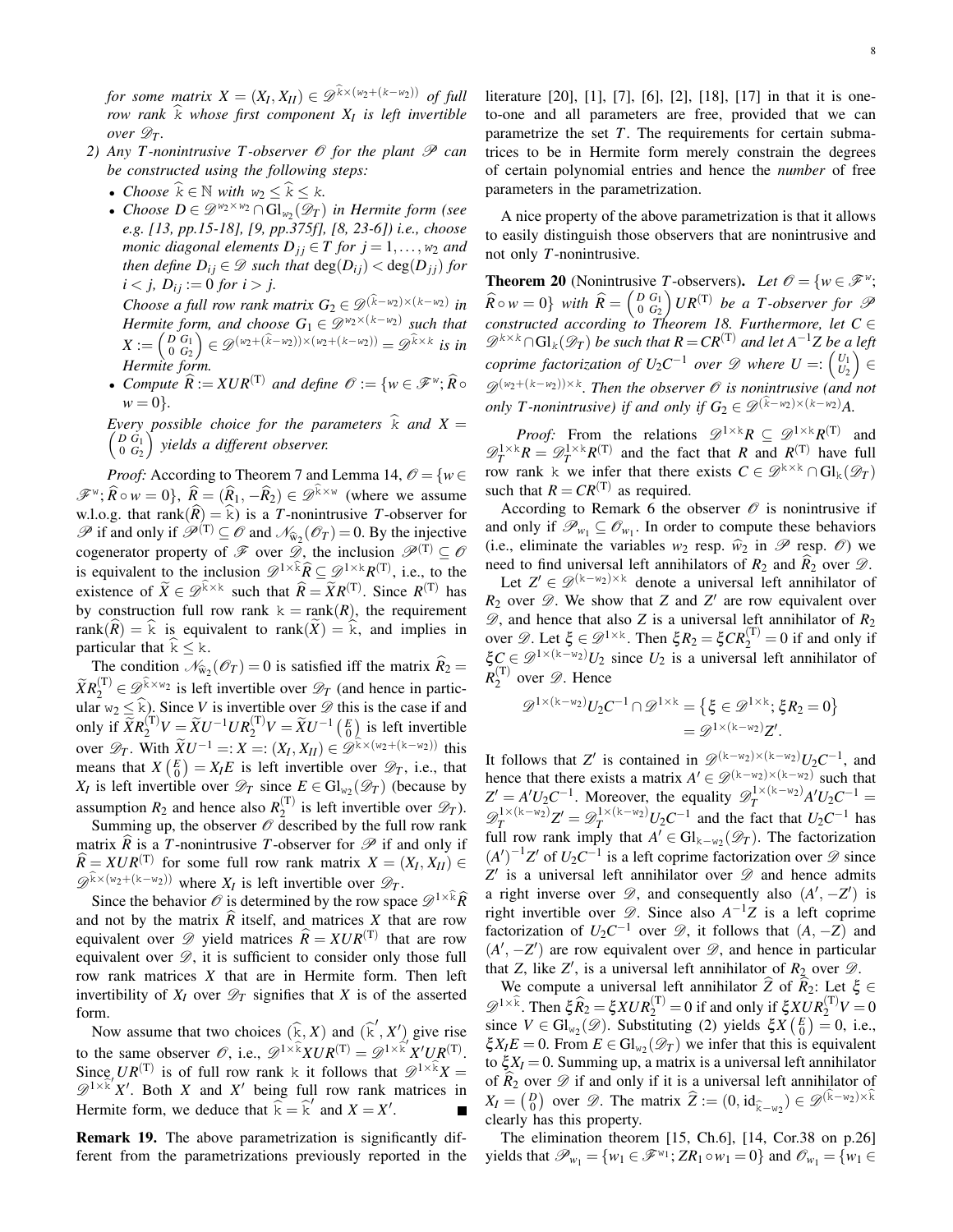$\mathscr{F}^{\mathbb{W}_1}$ ;  $\widehat{Z}\widehat{R}_1 \circ \mathbb{W}_1 = 0$ . The observer  $\mathscr O$  is nonintrusive if and only if  $\mathscr{P}_{w_1} \subseteq \mathscr{O}_{w_1}$ , i.e., since  $\mathscr{F}$  is an injective cogenerator over  $\mathscr{D}$ , if and only if  $\mathscr{D}^{1 \times (\hat{k}-w_2)}(\widehat{Z}\widehat{R}_1) \subseteq \mathscr{D}^{1 \times (\hat{k}-w_2)}(ZR_1),$ i.e.,  $\widehat{Z}\widehat{R}_1 \in \mathscr{D}^{(k-w_2)\times (k-w_2)}(ZR_1)$ . Substituting  $\widehat{Z} = (0, id_{\widehat{k}-w_2}),$  $\widehat{R}_1 = XUR_1^{(T)}$  where  $X = \begin{pmatrix} D & G_1 \\ 0 & G_2 \end{pmatrix}$ ,  $Z = AU_2C^{-1}$ , and  $R_1 =$  $CR_1^{(T)}$  we get  $G_2U_2R_1^{(T)} \in \mathscr{D}^{(\hat{k}-w_2)\times(k-w_2)}AU_2R_{1}^{(T)}$  $\prod_{1}^{(1)}$ . This is equivalent to  $G_2 \in \mathscr{D}^{(\hat{k}-w_2)\times(k-w_2)}A$  because  $U_2R_1^{(T)}$  $\begin{bmatrix} 1 \\ 1 \end{bmatrix}$  has full row rank  $k - w_2$  since  $R^{(T)}$  and hence also the product  $UR^{(T)}$  $=\left(\begin{smallmatrix} U_1 R^{(\texttt{T})}_1 & U_1 R^{(\texttt{T})}_2 \ \texttt{(T)} & \texttt{(T)} \end{smallmatrix}\right)$  $U_2 R_1^{\rm (T)}$  0 has full row rank k.

<span id="page-8-2"></span>Remark 21. According to the preceding theorem all nonintrusive *T*-observers  $\mathcal O$  for the given plant  $\mathcal P$  can be constructed by the following algorithm:

- Choose  $\hat{k} \in \mathbb{N}$  with  $w_2 \leq \hat{k} \leq k$ .
- Choose a matrix  $D \in \mathscr{D}^{\mathbb{W}_2 \times \mathbb{W}_2} \cap \mathrm{Gl}_{\mathbb{W}_2}(\mathscr{D}_T)$  in Hermite form. Choose a full row rank matrix  $\widetilde{G}_2 \in \mathscr{D}^{(k-w_2)\times(k-w_2)}$ in Hermite form, and define *G*<sup>2</sup> as the Hermite form of  $G_2A$ .

Finally choose  $G_1 \in \mathscr{D}^{\le 1} \times (\times - \times 2)$  such that  $X := \begin{pmatrix} D & G_1 \\ 0 & G_2 \end{pmatrix}$ is in Hermite form.

• Compute  $(\widehat{R}_1, -\widehat{R}_2) := \widehat{R} := XUR^{(T)}$  and define  $\mathcal{O} :=$  $\{w \in \mathscr{F}^w; \widehat{R} \circ w = 0\}.$ 

Finally, input/output observers are easily characterized in terms of a minimal choice for the observer parameter  $k$ .

**Theorem 22** (Input/output observers). *A T-observer*  $\mathcal{O}$  *for* P *constructed according to Theorem [18](#page-6-3) is an input/output behavior with input*  $w_1$  *and output*  $\hat{w}_2$  *if and only if*  $k = w_2$ *.* 

*Proof:* The *T*-observer  $\mathcal O$  is an input/output behavior with input *w*<sub>1</sub> and output  $\hat{w}_2$  if and only if rank $(\hat{R}_1, -\hat{R}_2)$  = rank $(\hat{R}_2)$  = w<sub>2</sub>, compare [\[15,](#page-9-13) Sec.3.3], [\[14,](#page-9-6) Thm.2.69 on p.27]. The equality rank $(\widehat{R}_2) = w_2$  is satisfied for all  $\widehat{R}$  constructed in Theorem [18.](#page-6-3) Moreover, rank $(R)$  = rank $(X)$  =  $\hat{k}$  by construc-tion, compare also the proof of Theorem [18.](#page-6-3) It follows that  $\mathcal O$ has the required input/output structure if and only if  $k = w_2$ .

<span id="page-8-1"></span>Remark 23. In fact, if

$$
\mathscr{O} = \left\{ \left( \begin{smallmatrix} w_1 \\ \widehat{w}_2 \end{smallmatrix} \right) \in \mathscr{F}^{w_1 + w_2}; \, \widehat{R}_1 \circ w_1 = \widehat{R}_2 \circ \widehat{w}_2 \right\}
$$

and

$$
(\widehat{R}_1, -\widehat{R}_2) =: \begin{pmatrix} \widehat{R}_1^1 & -\widehat{R}_2^1 \\ \widehat{R}_1^2 & -\widehat{R}_2^2 \end{pmatrix} \in \mathscr{D}^{((w_2 + (\widehat{k} - w_2)) \times (w_1 + w_2)}
$$

is constructed according to Theorem [18](#page-6-3) (or Remark [21\)](#page-8-2), then  $\hat{R}_2^2 = 0$  and  $\mathcal O$  can be interpreted as the interconnection of

$$
\mathcal{O}_{\text{io}} := \left\{ \begin{pmatrix} w_1 \\ \widehat{w}_2 \end{pmatrix} \in \mathcal{F}^{w_1 + w_2}; \widehat{R}_1^1 \circ w_1 = \widehat{R}_2^1 \circ \widehat{w}_2 \right\} \text{ and }
$$
  

$$
\mathcal{O}_1 := \left\{ w_1 \in \mathcal{F}^{w_1}; \widehat{R}_1^2 \circ w_1 = 0 \right\}
$$

via  $w_1$  where  $\mathcal{O}_{io}$  is an input/output behavior with input  $w_1$  and output  $\hat{w}_2$ , and  $\mathcal{O}_1 = \mathcal{O}_{w_1}$  is a behavior restricting the variable<br>w. In accordance with the T popintrusiyeness (resp. the pop  $w_1$ . In accordance with the  $T$ -nonintrusiveness (resp. the nonintrusiveness) of the observer  $\mathscr{O}$ , it holds that  $(\mathscr{P}_{w_1})_T \subseteq (\mathscr{O}_1)_T$ (resp.  $\mathscr{P}_{w_1} \subseteq \mathscr{O}_1$ ). This is an illustration of the "curious"

result reported in [\[18,](#page-9-5) Proposition 4.5] and allows to choose input/output observers without loss of generality.

# IX. EXAMPLE

<span id="page-8-0"></span>We assume the continuous standard situation from Example [2](#page-2-2)[.3,](#page-2-0) i.e., the *T*-small signals are the polynomial-exponential functions which are asymptotically zero. Consider the plant

$$
\mathscr{P} = \left\{ \begin{pmatrix} w_1 \\ w_2 \end{pmatrix} \in \mathscr{F}^{3+1}; R_1 \circ w_1 = R_2 \circ w_2 \right\}, \quad R := (R_1, -R_2)
$$

where

$$
R_1 = \begin{pmatrix} s^3 + s^2 + s + 2 & s + 1 & 2s \\ -s^2 + 1 & 0 & -3s^3 - s^2 + 3s + 1 \end{pmatrix},
$$
  
\n
$$
R_2 = \begin{pmatrix} -s^2 - s \\ s^4 - 2s^2 + 1 \end{pmatrix}.
$$

The Smith form of  $R_2$  is  $\binom{s+1}{0}$ , hence  $R_2$  is left invertible over  $\mathscr{D}_T$ , which is equivalent to *T*-observability of  $w_2$  from  $w_1$  in  $\mathscr{P}$ , compare Definition and Lemma [4.](#page-3-12) With Lemma [12](#page-4-2) we conclude that  $\mathscr{P}_1$  admits (nonintrusive) *T*-observers.

The matrix  $R^{(T)} = (R_1^{(T)})$  $\binom{T}{1}, -R_2^{(T)}$  $2^{(1)}$ ) can be computed by means of Algorithm [17](#page-6-1) which yields the result displayed in equation [\(M1\)](#page-9-22) in Figure [2.](#page-9-23)

The Smith form of  $R_2^{(T)}$  $L_2^{(T)}$  is  $UR_2^{(T)}V = \begin{pmatrix} 1 \\ 0 \end{pmatrix}$  where

$$
U = \begin{pmatrix} \frac{1}{2}s^3 + s^2 - \frac{1}{2}s - \frac{3}{2} & \frac{1}{2}s + 1 \\ -s^4 - s^3 + s^2 + 2s - 1 & -s^2 - s \end{pmatrix}, \quad V = (1).
$$

We construct a *T*-nonintrusive *T*-observer by means of The-orem [18.](#page-6-3) We choose  $\hat{k} := 2$ , hence  $w_2 = 1 \le \hat{k} \le 2 = k$ . A possible choice for the matrix *X* is

$$
X := \begin{pmatrix} D & G_1 \\ 0 & G_2 \end{pmatrix} := \begin{pmatrix} s+2 & 1 \\ 0 & s \end{pmatrix} \in \mathscr{D}^{(1+1)\times(1+1)}.
$$

This yields the matrix  $\hat{R} := (\hat{R}_1, -\hat{R}_2) := XUR^{(T)}$  displayed in [\(M2\)](#page-9-24) in Figure [2](#page-9-23) and the *T*-nonintrusive *T*-observer  $\mathcal{O} = \{ \begin{pmatrix} w_1 \\ \hat{w}_2 \end{pmatrix} \in \mathcal{F}^{3+1}; \hat{R}_1 \circ w_1 = \hat{R}_2 \circ \hat{w}_2 \}$ . Computation of the error  $(\hat{w}_1, \hat{w}_2) \in \mathscr{F}^{3+1}; \hat{R}_1 \circ w_1 = \hat{R}_2 \circ \hat{w}_2$ . Computation of the error behavior  $\mathscr{E}(\mathscr{P},\mathscr{O})$  yields

$$
\mathcal{E}(\mathcal{P}, \mathcal{O}) = (0, -id_{w_2}, id_{w_2}) \circ (\mathcal{P} \wedge_{w_1} \mathcal{O})
$$
  
=  $\{e \in \mathcal{F}^{w_2}; V \circ e = 0\}$  with  

$$
V = \begin{pmatrix} -s^3 - 4s^2 - 5s - 2 \\ 8s^3 + 30s^2 + 34s + 12 \end{pmatrix}
$$

which is *T*-autonomous since the Smith form of *V* is

$$
\left(\begin{array}{c}(s+2)(s+1)\\0\end{array}\right).
$$

It can also be checked that  $\mathcal O$  is really a *T*-nonintrusive observer, that  $\hat{w}_2$  is *T*-observable from  $w_1$  in  $\mathcal{O}$ , that  $\mathcal{P}_T \subseteq \mathcal{O}_T$ (but not  $\mathscr{P} \subseteq \mathscr{O}$ ), and that  $\mathscr{P}^{(T)} \subseteq \mathscr{O}$ .

The observer is however not nonintrusive. The matrix *A* from Theorem [20](#page-7-0) (which is uniquely determined up to row equivalence over  $\mathscr{D}$ ) is

$$
A = (s+1).
$$